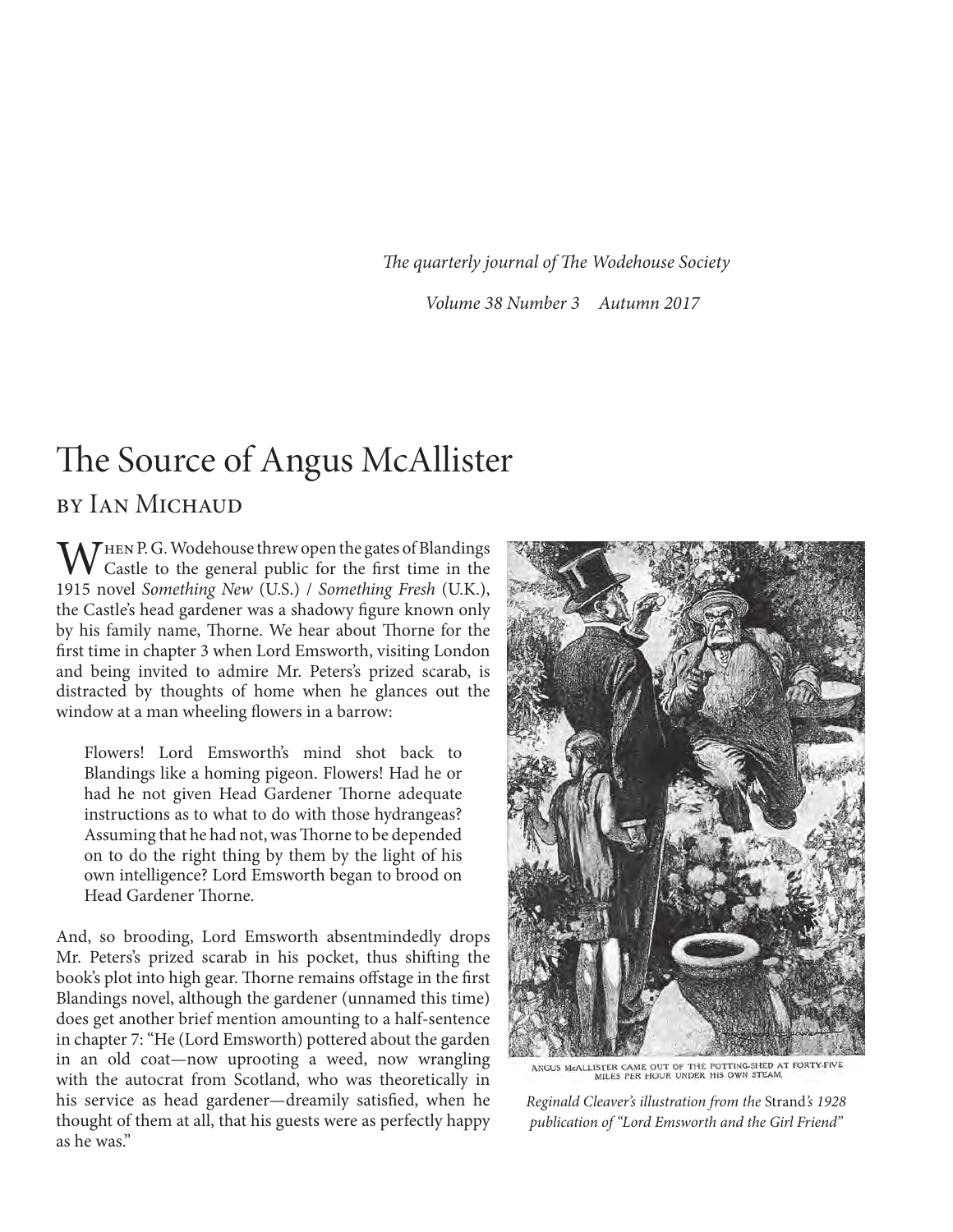That's all we know about head gardener Thorne. By the time we visit Blandings again in 1923's *Leave It to Psmith,* Angus McAllister is installed as head gardener and ruling his domain with an iron hand. We learn in subsequent stories—most notably 1924's "The Custody of the Pumpkin" and 1928's "Lord Emsworth and the Girl Friend"—that Angus is short-tempered, is prone to resign at the slightest provocation, and holds strong views on gravel paths (he likes them) and on members of the family picking "his" flowers (strongly opposed).

As a general rule, the procedure for getting flowers out of Angus McAllister was as follows. You waited until he was in one of his rare moods of complaisance, then you led the conversation gently round to the subject of interior decoration, and then, choosing your moment, you asked if he could possibly spare a few to be put in vases. The last thing you thought of doing was to charge in and start helping yourself.

"Lord Emsworth and the Girl Friend" (1928)

Where did Angus spring from? Well, let's see what Wodehouse's friend Stephen Leacock was doing while Plum was writing *Something New*/*Fresh*, which began appearing as a *Saturday Evening Post* serial on June 26, 1915. On November 18, 1914, the *New York Times Book Review* introduced Leacock's new book, *Arcadian Adventures with the Idle Rich*, to its readers.

In chapter 5 of this story collection, "The Love Story of Mr. Peter Spillikins," the title character, an amiable young New Yorker with far too much money and not nearly enough brains, is invited to a country house party and is being shown around the grounds by his host.

"Excuse me just a minute," broke off Mr. Newberry, "while I smooth out the gravel where you're standing. You've rather disturbed it, I'm afraid."

"Oh, I'm awfully sorry," said Mr. Spillikins.

"Oh, not at all, not at all," said his host. "I don't mind in the least. It's only on account of McAlister."

"Who?" asked Mr. Spillikins.

"My gardener. He doesn't care to have us walk on the gravel paths. It scuffs up the gravel so. But sometimes one forgets."

It should be said here, for the sake of clearness, that one of the chief glories of Castel Casteggio lay in its servants. All of them, it goes without saying, had been brought from Great

Britain. The comfort they gave to Mr. and Mrs. Newberry was unspeakable. In fact, as they themselves admitted, servants of the kind are simply not to be found in America.

"Our Scotch gardener," Mrs. Newberry always explained, "is a perfect character. I don't know how we could get another like him. Do you know, my dear, he simply won't allow us to pick the roses; and if any of us walk across the grass he is furious. And he positively refuses to let us use the vegetables. He told me quite plainly that if we took any of his young peas or his early cucumbers he would leave. We are to have them later on when he's finished growing them."

"How delightful it is to have servants of that sort," the lady addressed would murmur. "So devoted and so different from servants on this side of the water. Just imagine, my dear, my chauffeur, when I was in Colorado, actually threatened to leave me merely because I wanted to reduce his wages. I think it's these wretched labour unions."

"I'm sure it is. Of course we have trouble with McAlister at times, but he's always very reasonable when we put things in the right light. Last week, for example, I was afraid that we had gone too far with him. He is always accustomed to have a quart of beer every morning at halfpast ten—the maids are told to bring it out to him, and after that he goes to sleep in the little arbour beside the tulip bed. And the other day when he went there he found that one of our guests who hadn't been told, was actually sitting in there reading. Of course he was *furious*. I was afraid for the moment that he would give notice on the spot."

"What would you have done?"

"Positively, my dear, I don't know. But we explained to him at once that it was only an accident and that the person hadn't known and that of course it wouldn't occur again. After that he was softened a little, but he went off muttering to himself, and that evening he dug up all the new tulips and threw them over the fence. We saw him do it, but we didn't dare say anything."

"Oh no," echoed the other lady, "if you had you might have lost him."

"Exactly. And I don't think we could possibly get another man like him; at least, not on this side of the water."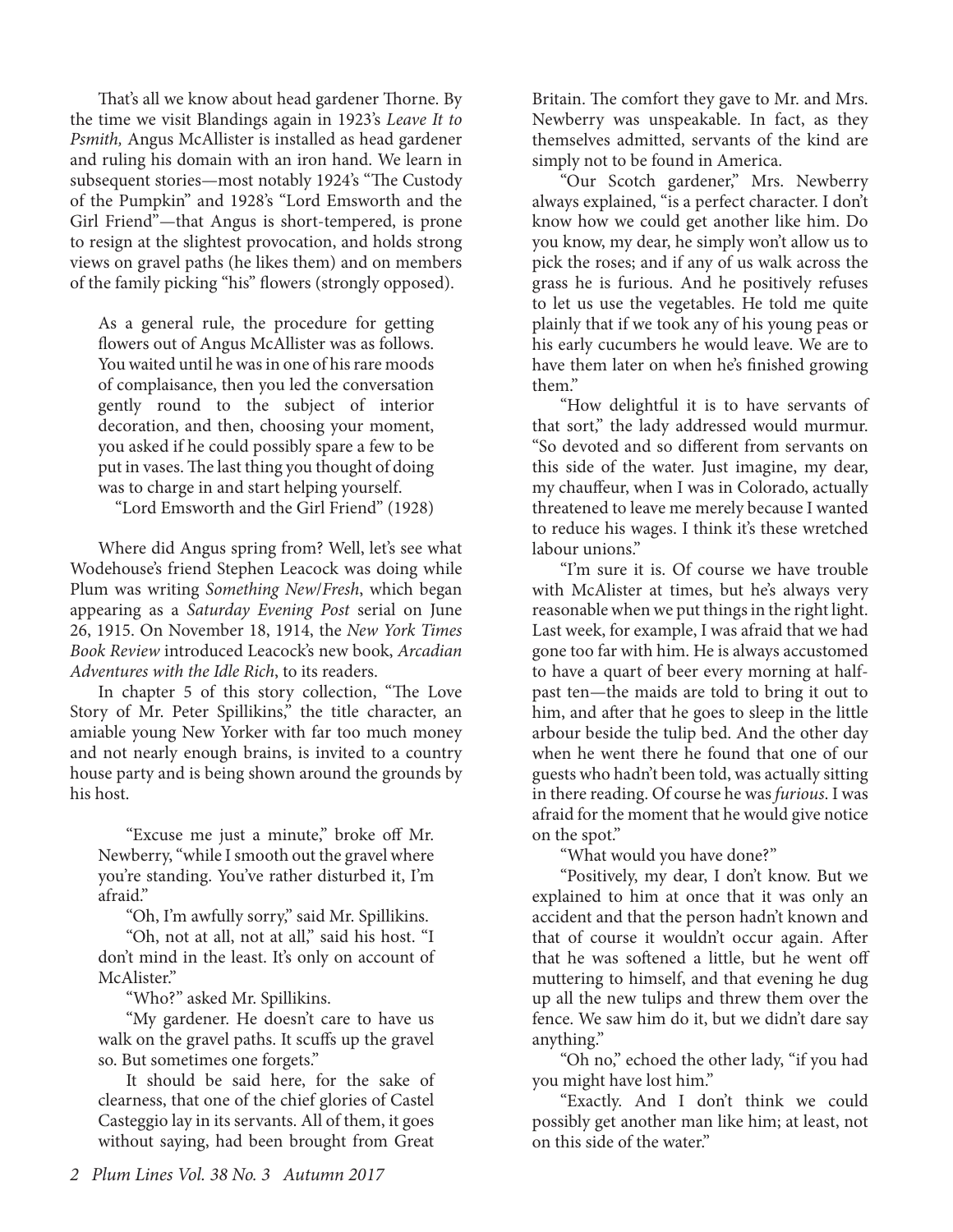Leacock's McAlister (spelled, you will have noted, with only one "l") remains offstage and doesn't get involved in Mr. Spillikins's love story, so that's all we know about him. But it certainly leads to speculation that Wodehouse remembered him and his eccentricities when he added Angus McAllister to the Blandings Castle payroll eight years later in *Leave It to Psmith*. Keeping the name McAllister with a slight spelling alteration might have been a shout-out or tip of the hat to his friend Leacock.

For Wodehouse and Leacock were certainly friends and colleagues, both contributing to the American magazine *Vanity Fair* at the same time. Barry Phelps tells us in chapter 9 of his book *P. G. Wodehouse: Man and Myth* that, on their return home from Hollywood in 1931, the Wodehouses visited Leacock at his home in Montreal, where the Canadian was a McGill University political science professor. Phelps is silent on the mode of transatlantic transportation on that trip, but Plum and Ethel were celebrity passengers on the maiden eastward voyage of the new Canadian Pacific liner *Empress of Britain* (the second of three C.P. liners with that name) which sailed from Quebec City on June 6.

In the March 2, 2006, edition of the *McGill Reporter*, writer Maeve Haldane toured the Leacocks' old home, which was at that time on the market. Then-owner Mary-Louise Engels told Haldane, "When Leacock and P. G. Wodehouse were together, people thought, 'Oh, what a wonderful event,' but it was apparently very quiet." Perhaps the two wits were shy, she speculated, or did not wish to upstage each other.

Wodehouse certainly read Leacock books as they came out. A treasure trove of 95 previously unknown Wodehouse book reviews for *Punch* recently came to light thanks to the diligent research of Arthur Robinson. The reviews themselves are unsigned and the magazine's archives usually listed four or five contributors providing book reviews each week. But it's usually possible to make an educated guess about Wodehouse's contribution, both from the writing style and from the order the contributors were listed.

For example, in the November 26, 1913, issue of *Punch*, Wodehouse was the first of four contributors listed in the archives. I don't think there can be much doubt who wrote that week's opening review:

In the modern literature of humor, Mr. Stephen Leacock is what the Harlequins used to be in Rugby football. He takes risks. Sometimes he will try for a joke where a more cautious man would have perceived that no joke was. But far more frequently he will extract humor of the

finest kind from absolutely nothing, and score, so to speak, a try from his own goal-line. In his latest book, *Behind the Beyond* (Lane), he is in brilliant scoring form. I can see *Behind the Beyond* breaking up many homes; for no family will be able to stand the sudden sharp yelps of laughter which must infallibly punctuate the decent after-dinner silence when one of its members gets hold of this book. It is Mr. Leacock's peculiar gift that he makes you laugh out loud. I am a stern, soured, sombre man, one of those people who generally show that they are amused by a faint twitching of the lip; but, when Mr. Leacock's literal translation of Homer on page 193 met my eye, a howl of mirth broke from me.

And so on for another 110 words. It's a pity that in 1913 Wodehouse hadn't started his habit of abbreviating things (whisky and s., eggs and b., etc.), or he might have been the first man to use LOL in print.

[*You may find the Leacock books at http://tinyurl.com/ arcadian-adv and http://tinyurl.com/behind-beyond.*]



*Reginald Cleaver's illustration from the* Strand*'s 1924 publication of "The Custody of the Pumpkin"*

[The morning sunshine] fell on the baggy trousers-seat of Angus McAllister, head-gardener to the ninth Earl of Emsworth, as he bent with dour Scottish determination to pluck a slug from its reverie beneath the leaf of a lettuce.

"The Custody of the Pumpkin" (1924)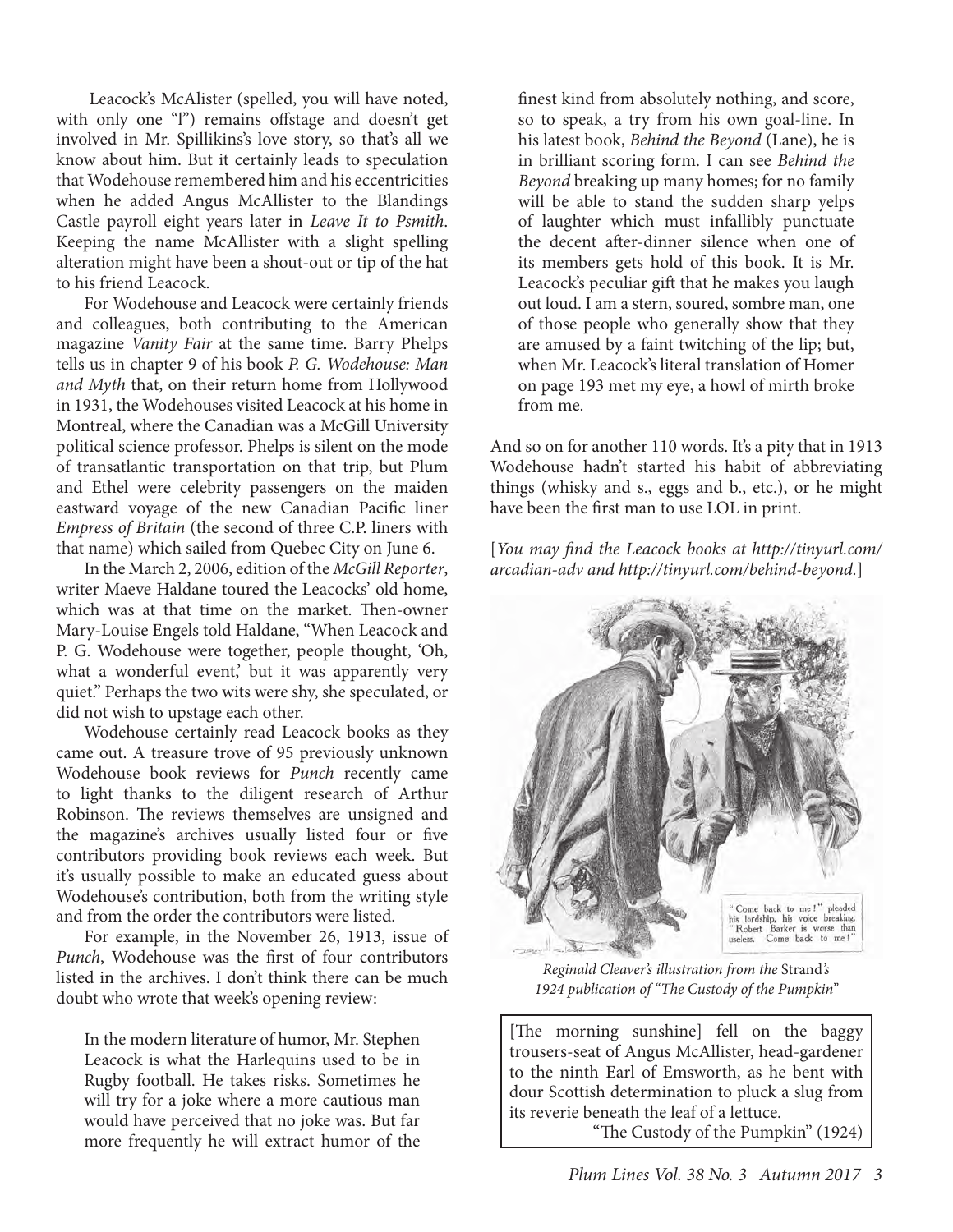# Charles E. Gould Jr.

MODEHOUSEANS everywhere were saddened to learn of the unexpected death of Charles E. Gould Jr. on June 28, following surgery for a fractured leg. A charming and exceptionally witty man, Charles possessed a wide-ranging fund of knowledge on a variety of subjects, and was a respected authority on P. G. Wodehouse. His books included *What's in Wodehouse* (a collection of puzzles, quizzes, and facts about Wodehouse and his works) and *The Toad at Harrow: P. G. Wodehouse in Perspective*. He was also a book dealer with a specialist line in Wodehouse's works.

Born on May 3, 1944, in Kennebunkport, Maine, Charles graduated from Bowdoin College in 1967 and earned his M.A. in English Literature at the University of Connecticut in 1968. After teaching for two years at his alma mater of Hebron Academy, he spent 35 years teaching English literature and composition at Kent School in Kent, Connecticut. Over the years, in addition to his book-dealing business, he wrote columns for *Book Source Monthly* (a professional journal devoted to antiquarian and rare books) as well as verses for the journal *Light Quarterly.* He was a member of both the U.S. and U.K. Wodehouse societies and, despite his claim of being an indifferent scholar, wrote numerous articles for *Plum Lines* and *Wooster Sauce* that were both scholarly and humorous. Charles also spoke at three conventions of The Wodehouse Society, in 1991, 1995, and 2007.

 After retiring from teaching, Charles moved back to his home in Kennebunkport, where, in addition to pursuing his various interests in literature, poetry, and opera, he worked on his model railroad and restored reed organs and antique furniture. His wife, Carolyn Skidmore, predeceased him in 1986, and he is survived by his long-time partner, Jane E. Duncan, as well as a sister, Susan Hennessey, and brother-in-law, Richard Hennessey.

We will have additional memories of Charles in our Winter issue.



### Collecting A. L. Burt Editions of Wodehouse BY JOHN GRAHAM

THIS PAST October 15, on the 135th anniversary of<br>Wodehouse's birth, Charles Gould issued his 35th<br>(end as the dust of his monet median his fact) manual (and, sadly, due to his recent passing, his final) annual catalogue of Wodehouse first editions, reprints, and related collectibles. The catalogue cover showed a nearfine copy of the dust jacket of *Indiscretions of Archie*, reprinted in 1923 by A. L. Burt Company in the same format as the 1921 Doran first edition. I was surprised by the low asking price of \$200, because I had recently been offered a slightly grubby first edition in a nearly identical wrapper at more than fifty times that price. As a book collector and academic economist, this got me curious about reprint prices and more generally about A. L. Burt, who I knew had reprinted more than two dozen Wodehouse titles in the 1920s and 1930s. I turned to abebooks.com to check current book prices and to Google to see what I could learn about the publisher.

According to brief entries in Wikipedia and biblio. com, New Englander Albert Levi Burt was working as a travelling salesman in 1883 when he made his first venture into publishing by reprinting some well-known dictionaries, manuals, and reference books. In 1889 he branched out into clothbound literary classics and contemporary fiction. The following year he officially began A. L. Burt Company, which was fully incorporated in 1902. The company prospered by acquiring reprint rights from other publishing houses, including A. C. McClurg; Appleton-Century; Bobbs-Merrill; George H. Doran; Doubleday, Doran; and Little, Brown. Albert Burt died in 1913 and left the company to his three sons, who continued their father's business until 1937, when they sold out to Blue Ribbon Books.

A. L. Burt Company published hundreds of authors whose literary marks have faded into oblivion. But they also reprinted quite a few authors who remain recognized literary figures, including Sax Rohmer, Edgar Rice Burroughs, Zane Grey, Alexandre Dumas, Victor Hugo, and Arthur Conan Doyle. Their Tarzan and Sherlock Holmes titles in dust jackets still command a hefty price. Burt reprinted their first book by Wodehouse (*A Damsel in Distress*) in 1922, acquiring the rights from George H. Doran, who had issued the first American edition in 1919. In all they would reprint 28 Wodehouse titles first published in America between 1915 and 1936 by Appleton; Dodd, Mead; George H.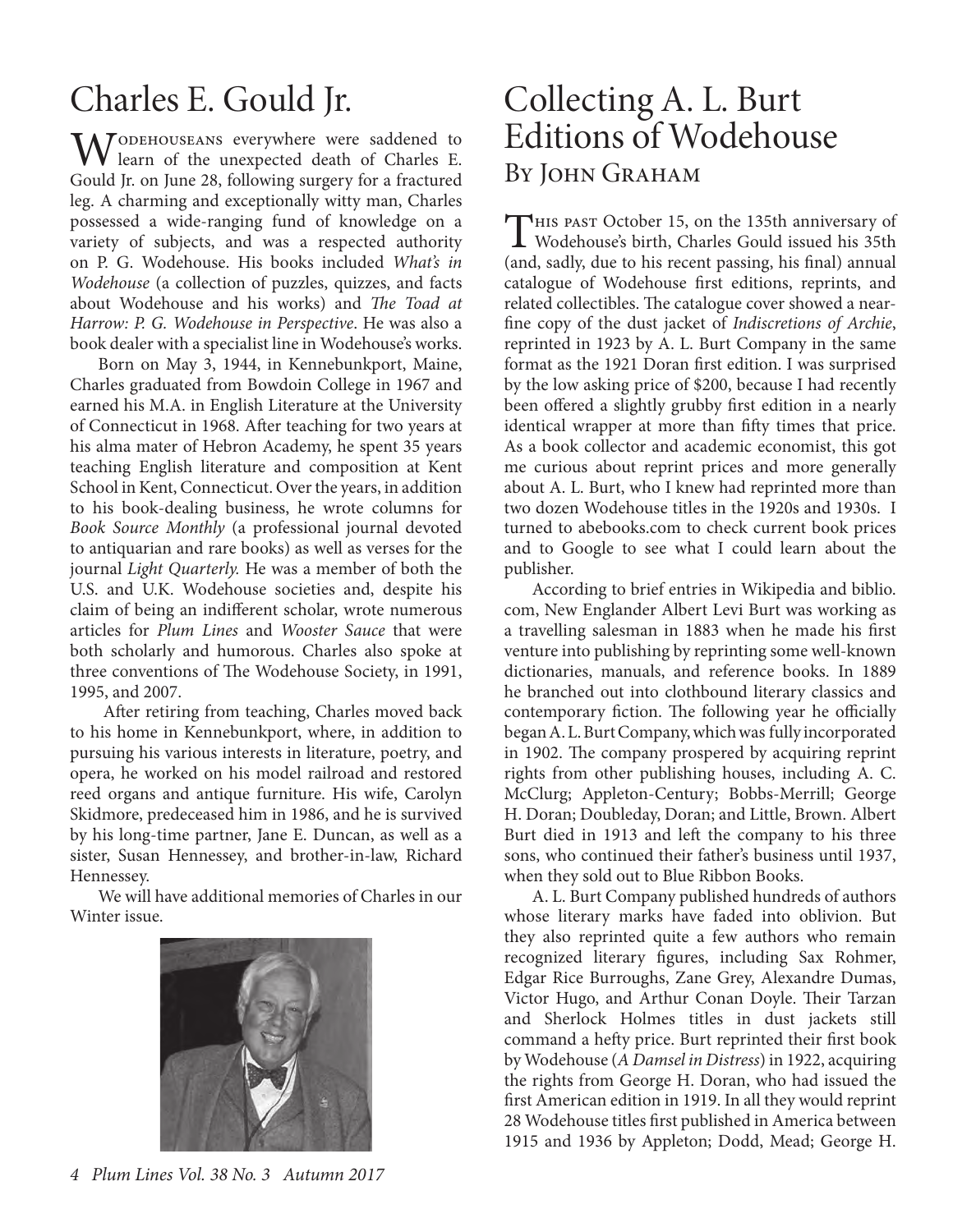Doran; Doubleday, Doran; Macmillan; and Little, Brown. In nearly all cases, Burt reissued these books using first-edition printing plates as well as the original front cover dust jacket artwork.

For the advanced Wodehouse collector, Burt's most desirable (and hence expensive) reprints date from the early 1920s. These include *A Damsel in Distress*, *The Little Warrior*, *Indiscretions of Archie*, *Three Men and a Maid*, *Mostly Sally*, and *Jeeves*. These six titles, all first published by George H. Doran, almost never survive as first editions in original dust jackets, so acquiring a Burt reprint in a jacket that is nearly identical to the first is an attractive option. Like Archie, all six titles in their first-edition jackets would command fourfigure or five-figure prices today, but a Burt reprint

can often be found for a few hundred dollars, although some dealers ask more. Of the six titles, not unexpectedly, *Jeeves* went through the most printings, and was the one Wodehouse title also reprinted by Blue Ribbon books in the late 1930s. Burt reprints of Wodehouse titles from the late 1920s and early '30s often sell for \$100 or less, reflecting the greater availability of surviving first editions. Even still, they remain an attractive and considerably less expensive alternative to a pricey first edition for many collectors.

Only one Burt reprint did not use the first-edition artwork for its dust jacket. This is *Something New*, first published by Appleton in

1915, with a dust-jacket illustration of an eerie-looking Blandings Castle by F. R. Gruger, who had drawn the magazine illustrations when the story was serialized in the *Saturday Evening Post*. After several Appleton printings (McIlvaine records three, but Charles Gould maintained there were four), the copyright and the printing plates were acquired by Dodd, Mead, who reprinted the book at least once in 1930. In 1931 Burt acquired the rights and book plates from Dodd, Mead. I have never seen a Dodd, Mead reprint offered in dust jacket, but Burt's dust-jacket artwork in orange, olive green, and black, credited to Arthur Hawkins, has a lively art deco look. Many Wodehouse collectors are likely to find this an attractive edition to own, even those lucky enough to possess the rare Appleton first.

If Burt had only reprinted 28 titles, its legacy would probably warrant no more than a brief footnote in the history of Wodehouse publishing. However, Burt's lasting claim to fame is that it also published the first American edition of *The Man with Two Left Feet*, which, as most *Plum Lines* readers know, includes the first Jeeves short story. The English edition had been published by Methuen in 1917. Burt's version, with a somewhat different mix of short stories, did not appear until 1933. In small print at the bottom of the title page is the following text: "By Arrangement with Doubleday, Doran & Company, Inc." Burt's first printing is clearly marked "First Edition" at the bottom of the verso of the title page (as noted in McIlvaine's but not Jasen's bibliography). Burt reprinted the book one time, removing the first-edition notation from the second printing. I have not had an opportunity to

compare dust jackets from the two printings. The front-cover artwork by Harry Beckhoff is certainly the same on the two printings, but the advertisements on the inside flaps and list of books on the back cover might be different. As I write this column in late July, two copies of the first edition in dust jacket are available on abebooks, one for \$650 and the other for \$1000.

Burt was not the only publisher in America to reprint Wodehouse in hardcover editions (Triangle Books reprinted *The Luck of the Bodkins*, *Brinkley Manor*, *Heavy Weather*, and *Thank You, Jeeves*, while Grosset & Dunlap reprinted *The Intrusion of Jimmy* and *Piccadilly Jim*), but it was certainly

the most successful. At least for Wodehouse collectors, there is nothing comparable to these reprints in the U.K. market, as Plum's primary English publishers, Herbert Jenkins and Methuen, issued their own reprints. In America, the hardcover reprint market came to an abrupt end in the late 1930s with the rise of the paperback book. Embodying this new market was the Pocket Books edition of *Jeeves*, from November 1939. On the verso of the title page of the first printing is this statement: "*Jeeves* was originally published by George H. Doran Company, which later became Doubleday Doran & Company, Inc. In its regular edition it sold about 7,000 copies. Later, it was reprinted by A L Burt Company, and in this reprint edition sold about 16,000 copies." As Wodehouse himself notes in *Over Seventy*, the Pocket Books *Jeeves*, priced at 25 cents, would go on to sell more than two million copies.



*Charles Gould's 35th Wodehouse catalogue*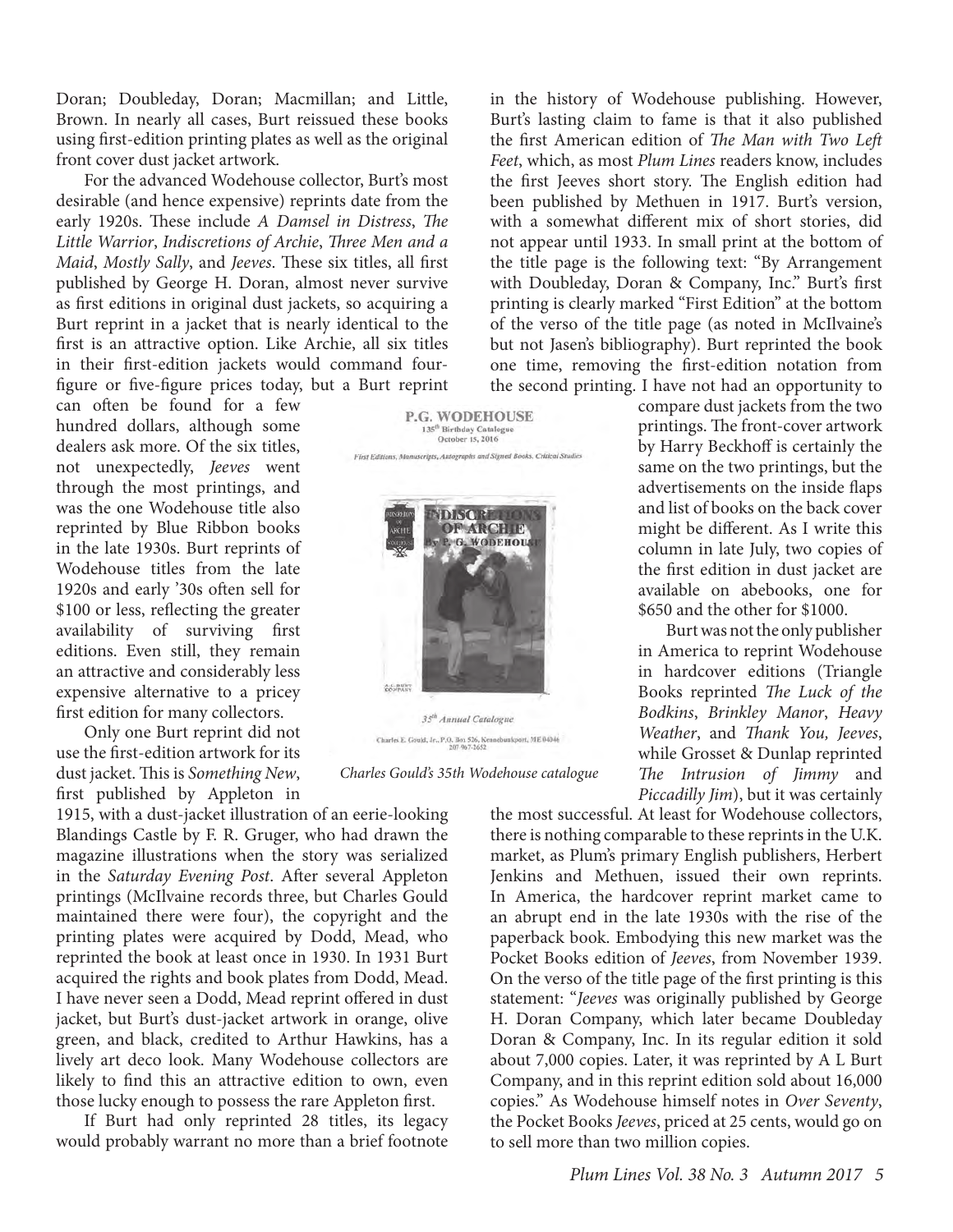### Letter from England by Elin Woodger

I<sup>T</sup> HAS BEEN a long time since I last wrote a Letter<br>from England for *Plum Lines*. This one will be mostly<br>family TT HAS BEEN a long time since I last wrote a Letter a personal missive, for which I hope readers will forgive me.

But let's start with news of recent activities on this side of the pond. Especially noteworthy is the exciting news that The P G Wodehouse Society (UK) has a new president: Alexander Armstrong. "Who he?" I hear you ask. Well, he is a very popular television personality in the U.K. with many feathers in his cap: busy quiz show presenter, actor, comedian (see *The Armstrong and Miller Show*), host for the Classic FM radio station, singer who has released two albums, and author of five books (thus far). In other words, a really talented guy! Mr. Armstrong has been a Wodehouse devotee since his childhood, when his father first read "The Great Sermon Handicap" to him and his siblings—and by gum, the chap himself can write, as he proved with a delightful piece in the March issue of W*ooster Sauce*. The Society is really celebrating its coup in acquiring him as its president.

Speaking of celebrations, the UK Society marked its twentieth anniversary this year with a two-part, full-color retrospective in the March and June issues of *Sauce*—well worth buying a membership for! And in January there was a wonderful musical event at the British Library to celebrate that institution's acquisition of the Wodehouse Archive, which had been assembled with great love and meticulous care over several decades by PGW's grandson, Sir Edward Cazalet. The story of the archive and the event at the BL (which featured Hal and Lara Cazalet, Robert McCrum, and Sophie Ratcliffe) deserves a full article unto itself; I can only refer you to the March *Wooster Sauce*, as well as the Society's website (www.pgwodehousesociety.org.uk), if you would like to know more about it.

My primary purpose in writing this column since moving to England almost sixteen years ago has been to report on Wodehousean news over here. I was rarely able to do that without mentioning Norman, of course, since not only was he the founder chairman of the UK Society and one of the world's leading Wodehouse scholars, but he was also the joyous reason I moved to England in the first place. And of course mine was not the only life he affected. He made a deep mark on Wodehousean scholarship, not only with his books, articles, walks, and talks but also with the ways he helped others in their own researches. Norman would

answer any questions, even the simplest ones, with detail and often great humor. Oh, how he loved to answer questions! The most enjoyable Wodehouse Walks for him were the ones where his audience peppered him with questions or comments—and hung onto his every word as he entertainingly provided the answers. Like any great showman, he loved to be appreciated.

So I was tremendously moved and entertained by all the tributes that were paid to him at the UK Society's meeting on February 15 this year—an evening devoted to Norman that would have deeply touched, tickled, and embarrassed him in equal measure. There was much laughter as numerous folks shared stories of his eccentricities, his machine-gun style of speaking, his flypaper mind, and his obsessive need to share all the knowledge he possibly could. I am deeply indebted to Paul Kent, Murray Hedgcock, Hilary Bruce, Robert Bruce, Elaine Ring, Tony Ring, James Hogg, Patricia O'Sullivan, Lesley Tapson, and others who shared their memories. I am especially indebted to Edward Cazalet, who moved me to tears not only with his tribute to Norman but also with a very special presentation, which requires a little background.

Back in 1993, when Norman stepped down as chairman of the UK Society, there was a celebratory dinner at which Edward Cazalet presented him with a silver matchbox, inscribed "PGW," which had belonged to You Know Who. It was one of Norman's most treasured possessions.

Well, at the meeting this past February, after saying some absolutely lovely things about Norman, Edward paused and then hearkened back to February 14, 1975, when P. G. Wodehouse died in hospital, sitting in a chair, with a pencil in his hand and pen by his side—working to the very end. Edward kept and cherished that pen and pencil, even putting them into a presentation case embossed with the words: "This pen and pencil belonged to P. G Wodehouse and were being used by him before he died in 1975 at Remsenberg" [sic]. When he was in the process of turning his archive over to the British Library, he held back these special items—after all, the sentimental value alone was priceless, and he had always indicated he would never give them up.

So imagine my astonishment when Edward presented me—ME!—with that very pen and pencil. In making this incredibly generous gesture, he honored not only me but also Norman, and to this day I remain a blubbering idiot in my gratitude to him. Thank you so much, dear Edward.

Finally, I also want to thank David Landman, whose obituary of Norman in the Winter 2016 *Plum Lines*  captured so much of Norman's unique character and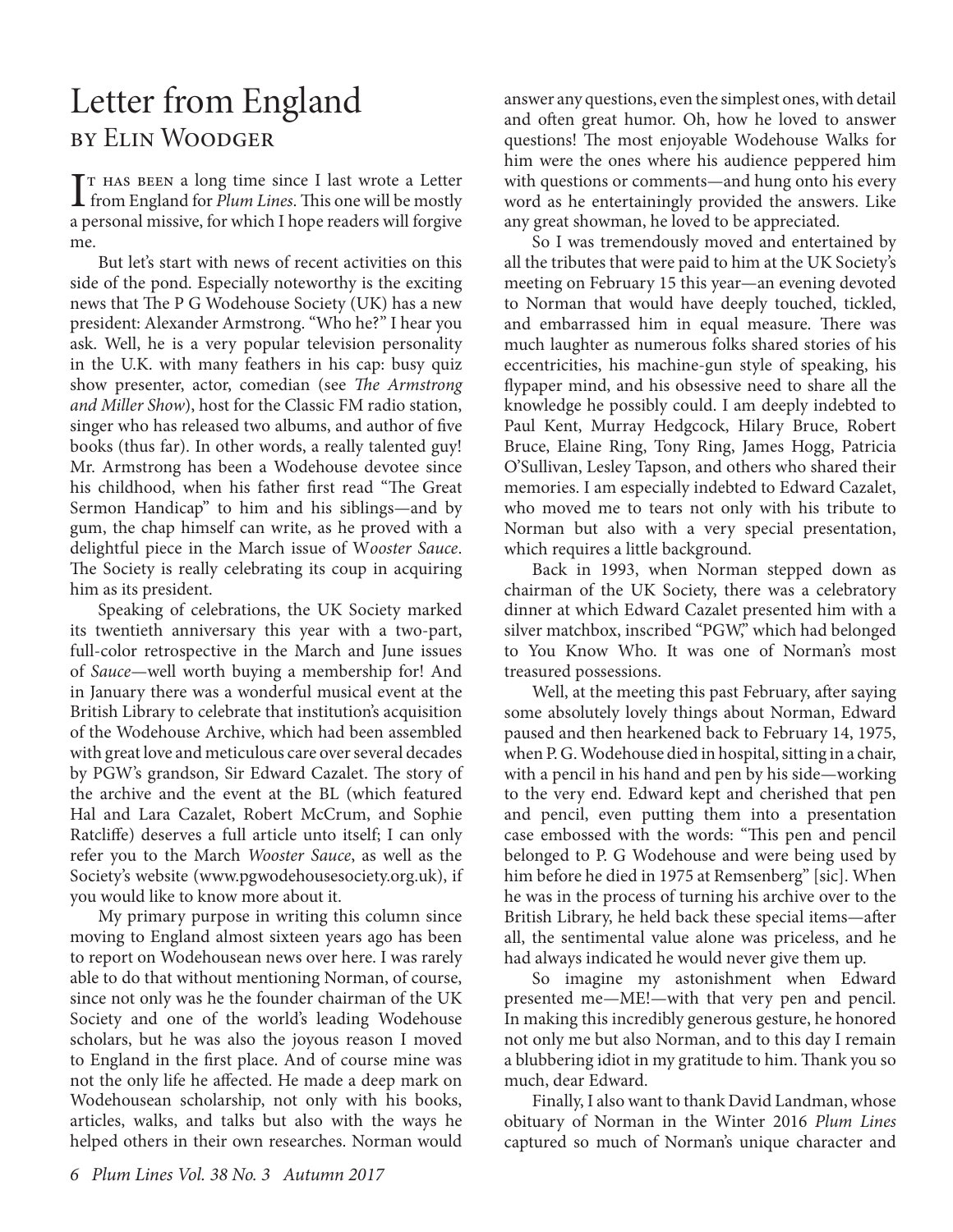reminded us all not only of his endearing eccentricities but also of his extraordinary generosity. I am equally grateful to Murray Hedgcock for his detailed obituary in the December 2016 *Wooster Sauce,* which cast further light on the multifaceted human being whom I had been so proud to call my husband and best friend.

Those and other obituaries, the hundreds of cards and letters I received after Norman's death, the tributes paid to him at the UK Society's meeting in February, and the one that will be paid at TWS's convention in Washington this October—all are reminders of what an impact Norman made on so many lives. It is an impact that will resonate for many years to come.

There floated out upon the summer night a strange composite sound that sent the birds roosting in the trees above shooting off their perches like rockets. Angela's clear soprano rang out like the voice of the village blacksmith's daughter. Lord Emsworth contributed a reedy tenor. And the bass notes of Beach probably did more to startle the birds than any other one item in the programme. . . . The next moment the sacking that covered the doorway was pushed aside, and the noble animal emerged.

"Pig-hoo-o-o-o-ey!" (1927)

### My First Time: Is There a Wodehouse in the House? by Rick Arnest

You MIGHT SAY my family was founded on PGW. And you could not be said to be wrong.

Not, of course, founded *by* PGW. Let's start at the beginning: We stem from a cadet branch of an upstart colonial family who were big in tobacco back then.

The Wodehouse thing started with my father. When he met his mother-in-law-to-be (a South Londoner of rather stern mien, born at the turn of the last century, and generally known in the bosom of the home as Aunt Agatha), he charmed her into accepting his suit of her daughter by his sustained imitation of Bertie Wooster. She could not keep a straight face. This was the basis of their close relationship.

During those years he tracked down as many Wodehouse novels as he could. As fast as he laid his hands on them, and as soon as I could read, I devoured all of them. This may well explain why, when I came into my inheritance, I gave some 200 Wodehouse books to

the Pigs Have Wings chapter of TWS, to be a reference library for that group.

I have heard that English literature is modeled either on the language of the King James Bible or on the works of Shakespeare. I sense that my literary model is based on our well-beloved Pelham G.

I had begun—egged on, no doubt by the sterling examples of Psmith and Lord Ickenham—to model my attitudes (and some of my actions) on those of various Wodehouse characters. I never lost sight of the difference between the impossible and the merely unlikely, but I often go for the latter, following the footsteps of these role models. This was, perhaps, to my detriment, as I found them funny in ways my peers did not. They would notice me looking into space with an inane grin on my face, babbling about how so-and-so was "acting just like Pongo Twistleton." They withdrew, so to speak, the hems of their garments, and told their friends. I was just a bit beyond the pale and not their friend.

At the time I was too young to realize the depth of the pit I had dug. Even now, my wife looks at me like a pie-faced idiot when I let a phrase taper off into inanity (intentionally or not), or make an obscure reference that can only be explained by my asking her to read another of "those" books.

I no longer have the entire canon at my fingertips, but it forms an essential and permanent substrate to my life. Having the Wodehouse collection gave me a sense of continuity. As my family moved from hither to yon, new friends were always an issue. But a library was always there. Soon after the boxes were unpacked and the books met the shelves, I would meet someone who could be conned into reading *Something Fresh—*then asking for more of the same. Family life was enriched by a never-ending stream of catchphrases and references to various portions of the canon.

When I was eleven, I was taken on a cruise. For what seemed an interminable time, I was forced to amuse myself by reading and rereading a dog-eared Penguin paperback of *The Little Nugget* that some benighted soul had left onboard. I leave it to those who know me best to determine the degree to which the exploits of this execrable kid poisoned me.

Even today my young sister, now fast approaching her dotage (as are, I confess, we all), easily regales a family gathering with a choice smattering of selections drawn from the works of this inestimable author. In a word, she channels Madeline Bassett to a T, and has always been able to do so.

I sense I've done enough damage here. I'd best make a noise like a hoop and roll away.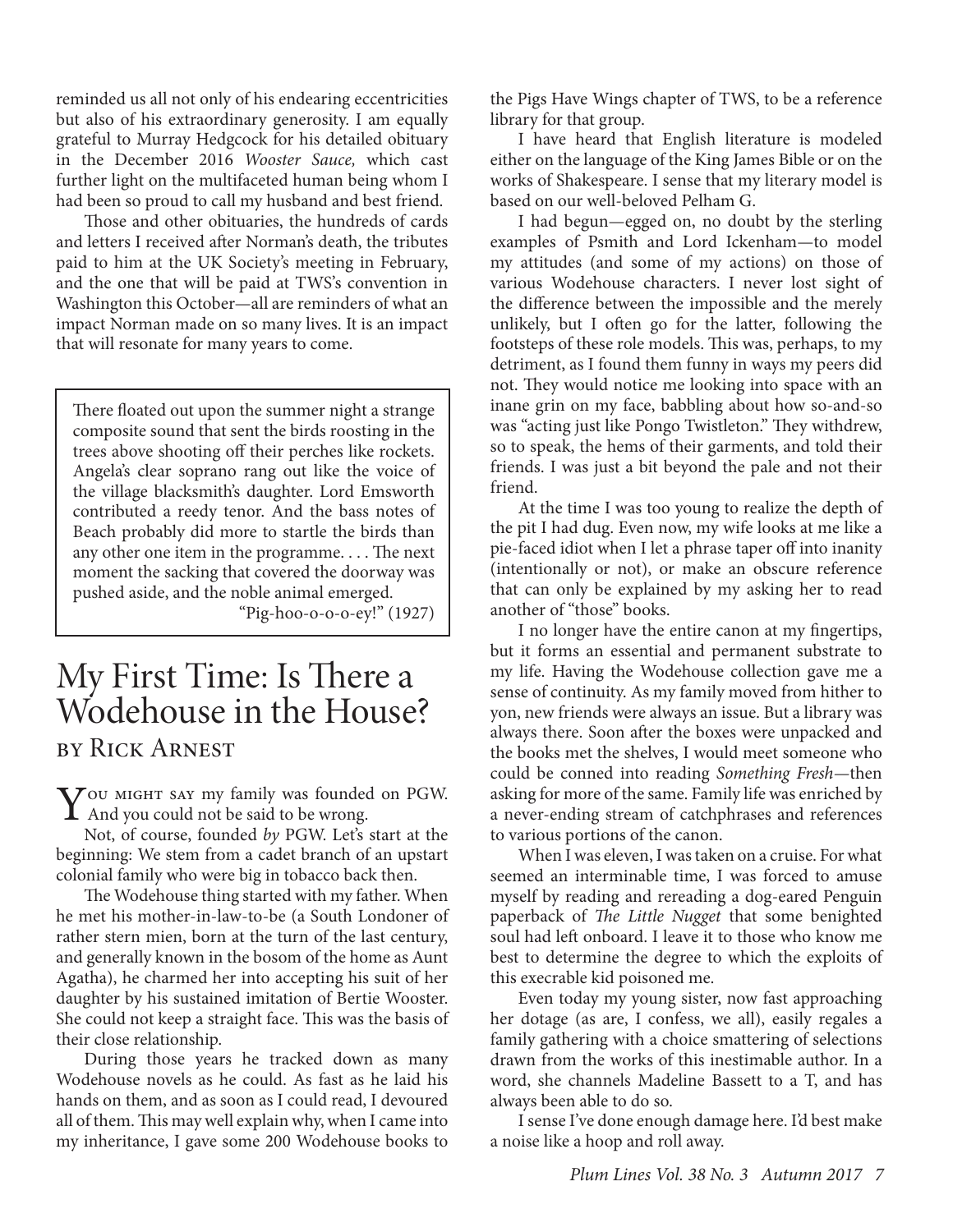## Alfred Duff Cooper Meets P. G. Wodehouse by Michael Eckman

IN P. G. Wodehouse's 1949 novel *The Mating Season*,<br>Bertie Wooster is fearful that Madeline Bassett will n P. G. Wodehouse's 1949 novel *The Mating Season*, again eye him as a potential husband once she finds that her fiancé Gussie Fink-Nottle has been sentenced to "fourteen days without the option at Bosher Street police court" for a dawn wade in the Trafalgar Square fountain. Catsmeat Potter-Pirbright brings Bertie this disturbing news but also tells Bertie that Madeline will not read the name of her beloved in the police court section of the newspaper. Catsmeat goes on to explain that "Gussie, showing unexpected intelligence, gave his name as Alfred Duff Cooper."

Among the false names used in the canon, the choice of Alfred Duff Cooper would carry a special meaning for Wodehouse, especially in a work written after World War II. But if the use of the name indicates that Wodehouse carried a grudge against Cooper, there is evidence that the feeling may not have been mutual.

Alfred Duff Cooper (February 22, 1890–January 1, 1954) was a Conservative politician and author who, among other posts, served as Minister of Information in 1940–41 and ambassador to France in 1944–47. Cooper wrote biographies of Talleyrand and Haig as well as his autobiography, *Old Men Forget.* While Minister of Information and ambassador to France, Cooper made decisions that adversely affected Wodehouse. Seeing "Alfred Duff Cooper" in the police court section of the newspaper might have brightened Wodehouse's day.

In *Duff Cooper: The Authorized Biography*, John Charmley writes that Cooper was given the minister position "on the assumption that as a good speaker and a man of letters it was the sort of thing he would do well." But "the Ministry of Information (MOI) was a new creation and lacked both direction and clear functions; Duff attempted to deal with these problems, but administration was never his strongest suit." Also, he took the post in May 1940 just as the war was turning against the Anglo-French alliance. "His bellicose nature was, however, well-suited to rally morale at such a dark hour."

After Wodehouse made his broadcasts from Germany in 1941, Cooper had to consider how the British press should react. Charmley reports that the matter came up at one of Cooper's lunches with journalists in early July. Francis Williams dates the lunch as being after the German invasion of Russia, which Lady Donaldson, in her official biography of Wodehouse, confirms: "A good deal of brandy and

vodka had been taken." William Connor ("Cassandra" of the *Daily Mirror*) complained about the favoritism shown to American journalists by the MOI and said that they did not let him broadcast for "fear that he might attack some of their pets." Williams, who was at the lunch, recalled: "Duff-Cooper [sic] who by now had consumed a good deal of brandy, denied having any pets and was thereupon attacked by Cassandra for doing nothing about P. G. Wodehouse." The argument ended, according to Williams, with Cooper inviting Connor to broadcast on Wodehouse. According to Charles Graves, who was also there, "Cassandra then offered to broadcast to America himself, knocking Wodehouse for his tax evasion. . . . Duff Cooper jumped at it."

The BBC did not want to broadcast Cassandra's "scurrilous, vulgar, cheap, and nasty piece of character assassination, written in his usual venomous style." Cooper, however, ordered the BBC to air it and was applauded by the media for doing so.

Naturally, Cooper's part in this decision to broadcast might well be enough for Wodehouse to consider the unfavorable use of his name in *The Mating Season*. There was, however, another instance when a decision by Cooper vexed Wodehouse. After being appointed ambassador to France and moving to stay in the Hôtel Bristol in Paris, Cooper recorded in his diary for September 28, 1944:

Beck [the local MI5 man], who is going to London tomorrow, came to see me. He told me that P. G. Wodehouse is living in our hotel—the Bristol. I knew that he was here, but not that he was at the Bristol. Beck, very wisely, was afraid that if the press got hold of the story it might cause difficulties both here and at home. If the English people were told that Wodehouse was living in luxury on the same floor of the same hotel as the British Ambassador, they would not be best pleased; and the French people might also say that if he were a Frenchman he would have been locked up long ago. I rang up Victor [MI5 head of counter-sabotage] who said he would do what he could to have Wodehouse removed from the hotel.

By October 3, Cooper stated in his diary that Wodehouse had been moved, but that the press had gotten hold of the story before the move.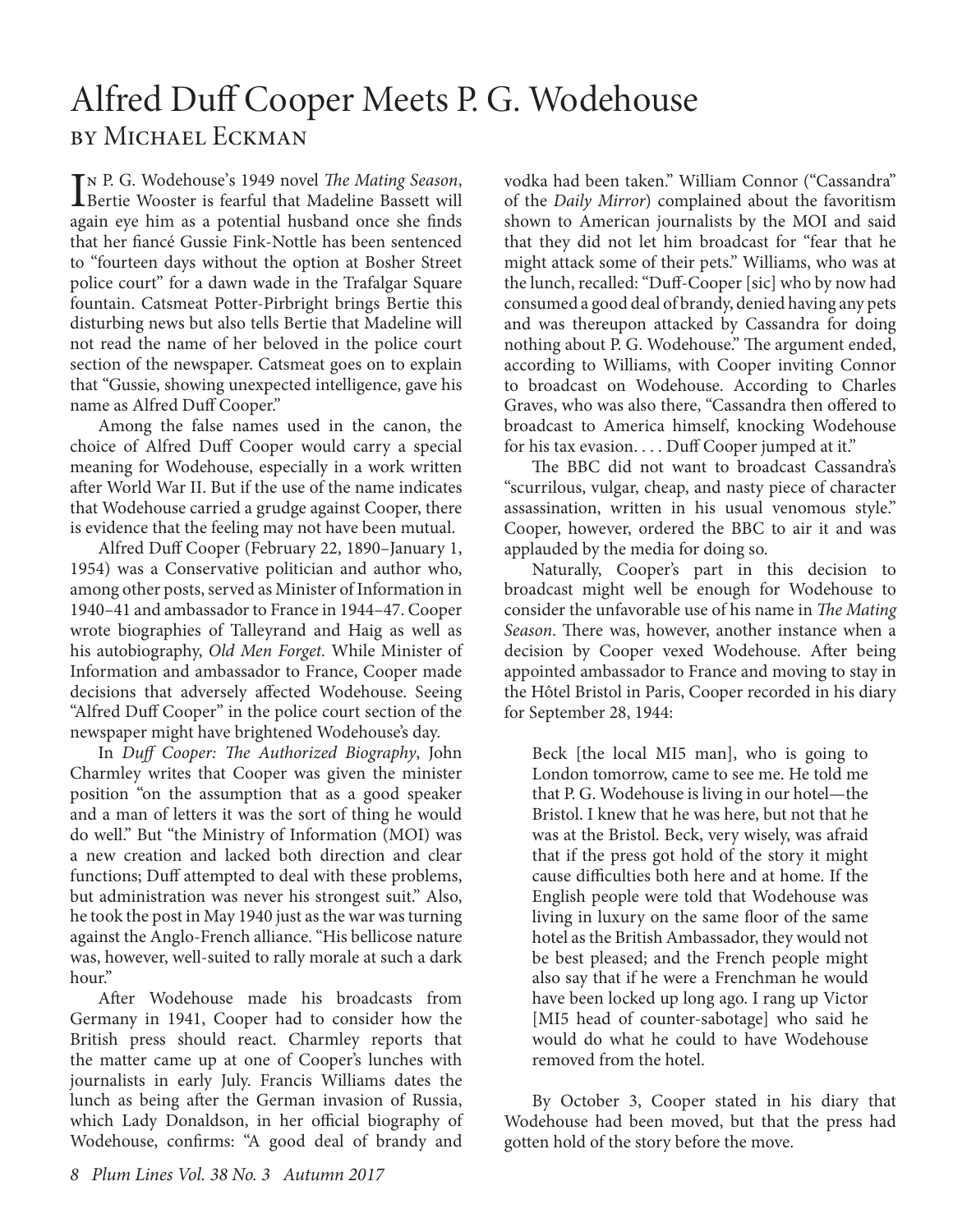Being deprived of one's hotel room would also be a reason for Wodehouse to remember Cooper and to retaliate against him. Cooper's memory of Wodehouse appeared to be shorter. Proving the truth of the title— *Old Men Forget—*Cooper's 1953 autobiography does not mention Wodehouse. Possibly, after reviewing all of the intelligence reports on Wodehouse, Cooper felt it best to let the matter fade away. Had Cooper held a grudge, he certainly could have mentioned Wodehouse, if only to recount the trouble he caused by his broadcasts from Germany. Conveniently, not mentioning the incidents also meant that apologies were not required.

*A Durable Fire: The Letters of Duff and Diana Cooper 1913–1950*, edited by Artemis Cooper, was published in 1985, and one of Cooper's prewar letters does mention Wodehouse. On January 16, 1927, Cooper wrote to his wife, Diana:

Sweetest and Best. I had arranged last night to go to Broadway with Victor and Bridget. Victor had undertaken to get another girl but no girl could he get—so we were three. I had a snack at the Garrick on my way to the theatre. During my hasty meal I sat next to a man whom I thought charming. He was humble and shy. We discovered we had both been in America and discussed that country. Because he was humble I became patronising—and when I left I casually asked the head waiter who the gentleman was I had been sitting next to—"Mr. P. G. Wodehouse." I wished I had been nicer.

I have seen the original letter in the Churchill Archives at Churchill College in Cambridge and found that Cooper's original spelling of the name was "Woodhouse."

There is no indication of whether, in 1941 or 1944, Cooper remembered that Wodehouse was that "charming" gentleman whom he met so many years before the war. Had he remembered, might he have treated Wodehouse's case with more thought and care? After the events of 1941 and 1944, Cooper again may have stated, "I wished I had been nicer."

It couldn't have gone better. I have never actually seen a shepherd welcoming a strayed lamb back into the fold, but I should imagine that his manner on such an occasion would closely parallel that of this female twenty-minute egg as she heard my words. . . . It would not be putting it too strongly to say that she beamed.

*The Mating Season* (1949)

# Curtis Armstrong's Revenge

NEWTS MEMBER Max Pokrivchak tells us that Curtis Armstrong, who has regaled us at TWS conventions with his Mullineresque tales as a Hollywood insider, has a new memoir, *Revenge of the Nerd*. The biography focuses mostly on his time in front of the camera in such films as *Risky Business*, *Ray*, and (of course) *Revenge of the Nerds*. He recounts his joy at discovering and devouring the works of both Wodehouse and A. C. Doyle. Curtis gives a shout-out to pal (and past TWS president) Elliott Millstein, who even as a pup touted the Blandings saga while Curtis professes to have always been more of Bertie and Jeeves man. Curtis's recent reading at the Brookline Booksmith was highly enjoyable and informative, and well-attended by Wodehousians, Sherlockians, and others who believe that being a "nerd" is a noble calling*.*

# Wodehousean Staying Power

Our membership secretary (**Ian Michaud**) tells us that the average duration of all our current memberships is twelve years. We have well over fifty memberships (more than seventy individual members, when couples are counted as two) who joined before the summer of 1991, when the database went to a quarterby-quarter membership.

Ian says that he believes this Wodehouse habit is not going to turn out to be a passing fad. The loyalty of our membership is surely one indication of that!

# Stephen Fry's Insight

ON THE OCCASION of Stephen Fry's 60th birthday,<br>the *Telegraph* published several of his wittiest and most thoughtful quotes. The accomplished actor took time, of course, to laud Plum once again:

I have written it before and am not ashamed to write it again. Without Wodehouse I am not sure that I would be a tenth of what I am today—whatever that may be. In my teenage years, his writings awoke me to the possibilities of language. His rhythms, tropes, tricks, and mannerisms are deep within me. But more than that, he taught me something about good nature. It is enough to be benign, to be gentle, to be funny, to be kind.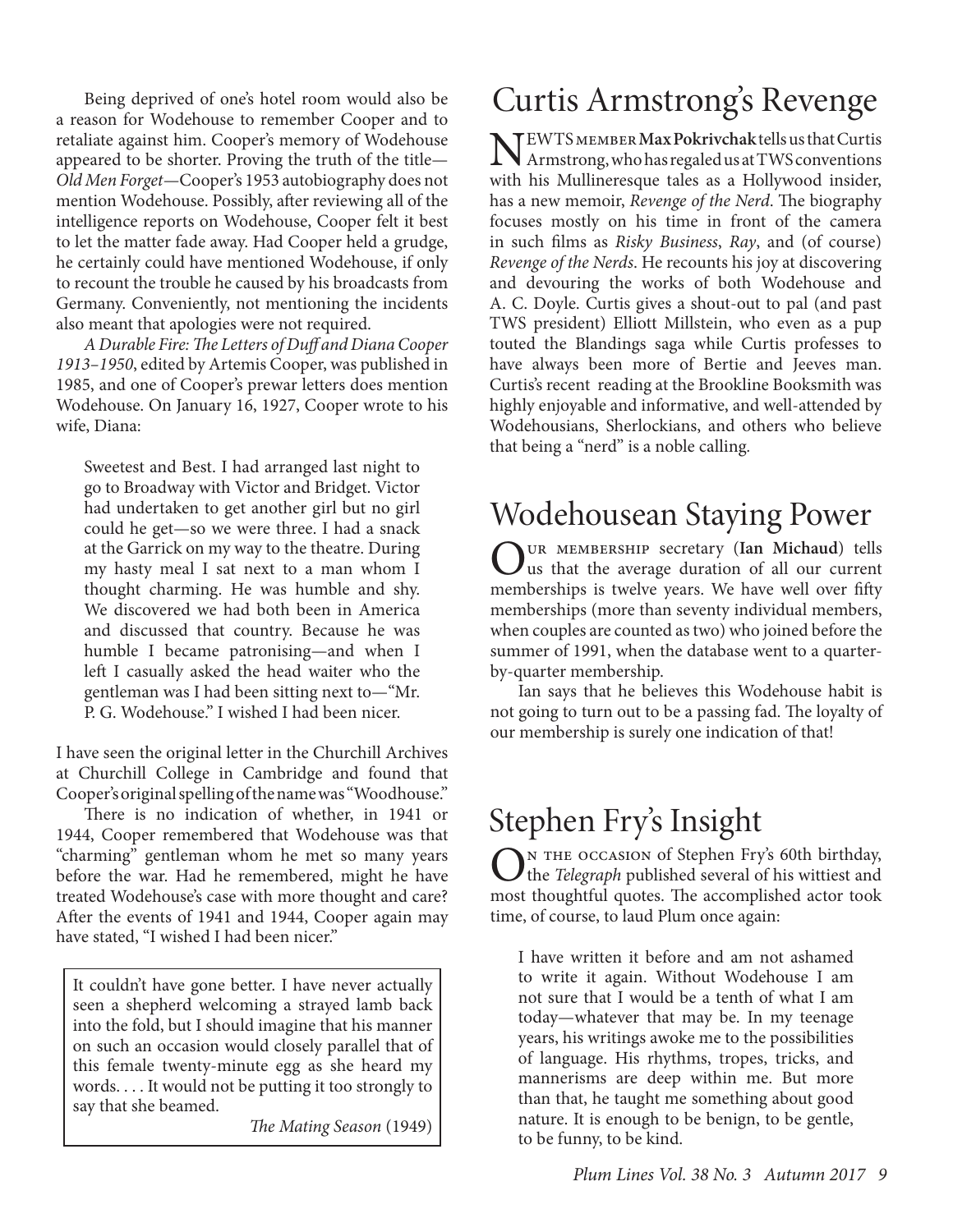### An Unnecessary Never-Ending Search by Elin Woodger Murphy

I<sup>T</sup> WAS WITH a mixture of interest, amusement,<br>and exasperation that I read Troy Gregory's article IT WAS WITH a mixture of interest, amusement, proposing that Blandings is rooted in Bridgnorth (*Plum Lines*, Summer 2017). I'm sure *PL* readers will understand why my attention would be riveted by articles of this nature. I was, after all, joined in wedded bliss to the man credited with finding Blandings in the first place. Of course, I am prejudiced in the matter, but I was persuaded by his arguments long before I met and married Norman Murphy.

I therefore consider it my wifely duty to respond whenever anyone takes it upon him/herself to present findings that presume to identify a specific location for Blandings Castle. I do this with the full understanding that everyone is entitled to their opinions, but also with the feeling that these well-meaning souls are missing the point entirely: The geographical location of Blandings Castle is unidentifiable and ultimately unimportant.

Wodehouse himself said that Blandings was "a sort of mixture of places" he remembered (*The Observer*, October 10, 1971). It was on this basis, plus years of research and actually walking the grounds where Wodehouse once walked, that Norman came to the conclusion that most of the Blandings estate can be found at Weston Park in Shropshire, while the castle itself, as well as its famous yew alley, is manifest in Sudeley Castle, Gloucestershire. But he never situated Blandings in one definite real-life spot.

When we contemplate the number of places where Wodehouse lived, and how many aspects of those locales found their way into his books, we are reminded that his imagination was inspired in multifaceted ways. Consider the importance of Hunstanton Hall in Norfolk, Cheney Court and Corsham Court in Wiltshire, and Emsworth and surroundings in Hampshire: Elements of these and other locations he knew and loved can be found in dozens of Wodehouse stories.

Admittedly, Shropshire takes center stage in any discussion of Blandings, for there is no question that our legendary castle is located somewhere within that county. Shropshire was very close to Wodehouse's heart. As a young man he stayed with his parents in Stableford often, and he walked all over the countryside, becoming familiar with Bridgnorth, Shifnal, and other places that are known or believed to have played a role in his creation of Blandings and its environs.

Likewise, nobody questions the importance of Bridgnorth. Norman himself wrote about it; it was one of the stops on the Wodehouse Millennium Tour in 2000; and, as Mr. Gregory points out, in a letter dated April 12, 1963, Wodehouse had written: "I have always pictured Blandings as somewhere near Bridgnorth in Shropshire, where I lived as a boy." Mr. Gregory says PGW wrote this "evasively," but it seems straightforward enough to me. Blandings was a mixture of places Wodehouse had known; Stableford, a place he had loved, was near Bridgnorth, one of many influences in the Blandings canon. Simple, what?

But is Bridgnorth necessarily the heart and soul of Blandings, as Mr. Gregory seems to claim? Simply because Wodehouse had referred to the "Bridgeford races" in *Uncle Fred in the Springtime* is no real argument; he was forever adapting real place names to create fictional ones in his stories, something Norman pointed out repeatedly. And I'm sure Norman would not have disputed a connection with the old Bridgnorth races, of which Wodehouse undoubtedly would have been aware. Such connections were an inevitable part of PGW's writing processes. There is nothing revelatory in this.

So we come to Apley Hall—one of numerous great houses in the area. We have no idea if Wodehouse ever visited Apley, but we can assume it is possible, given its proximity to Bridgnorth. Years ago, Ann Wood decided that Apley was Blandings, and as Mr. Gregory points out, even Norman considered it for a while, but ultimately rejected it. Years later, Daryl Lloyd and Ian Greatbatch used a computer program to determine that Apley was Blandings, and Mr. Gregory cites their determinations as conclusive. But even they subsequently conceded that there were flaws in their work.

To refute this Apley argument once and for all, let us revisit what Norman had to say about it.

1. Blandings Castle is an early Tudor building with a tower. Apley Hall was built in 1811 and has no tower to speak of, simply impressive-looking turrets that mislead people into thinking they are real crenellations.

2. Lloyd and Greatbach used a view of the Wrekin, the Severn running through the grounds, a boating lake, and a 45-minute drive to Shrewsbury as criteria in their attempt to identify the location of Blandings. As Norman pointed out in an article for *Wooster Sauce* last year: "One can see the Wrekin from as far as Winter Hill in Lancashire and Cleeve Hill in Gloucestershire. There are boating lakes in at least five of the estates nearby, while the 45-minute drive to Shrewsbury is more easily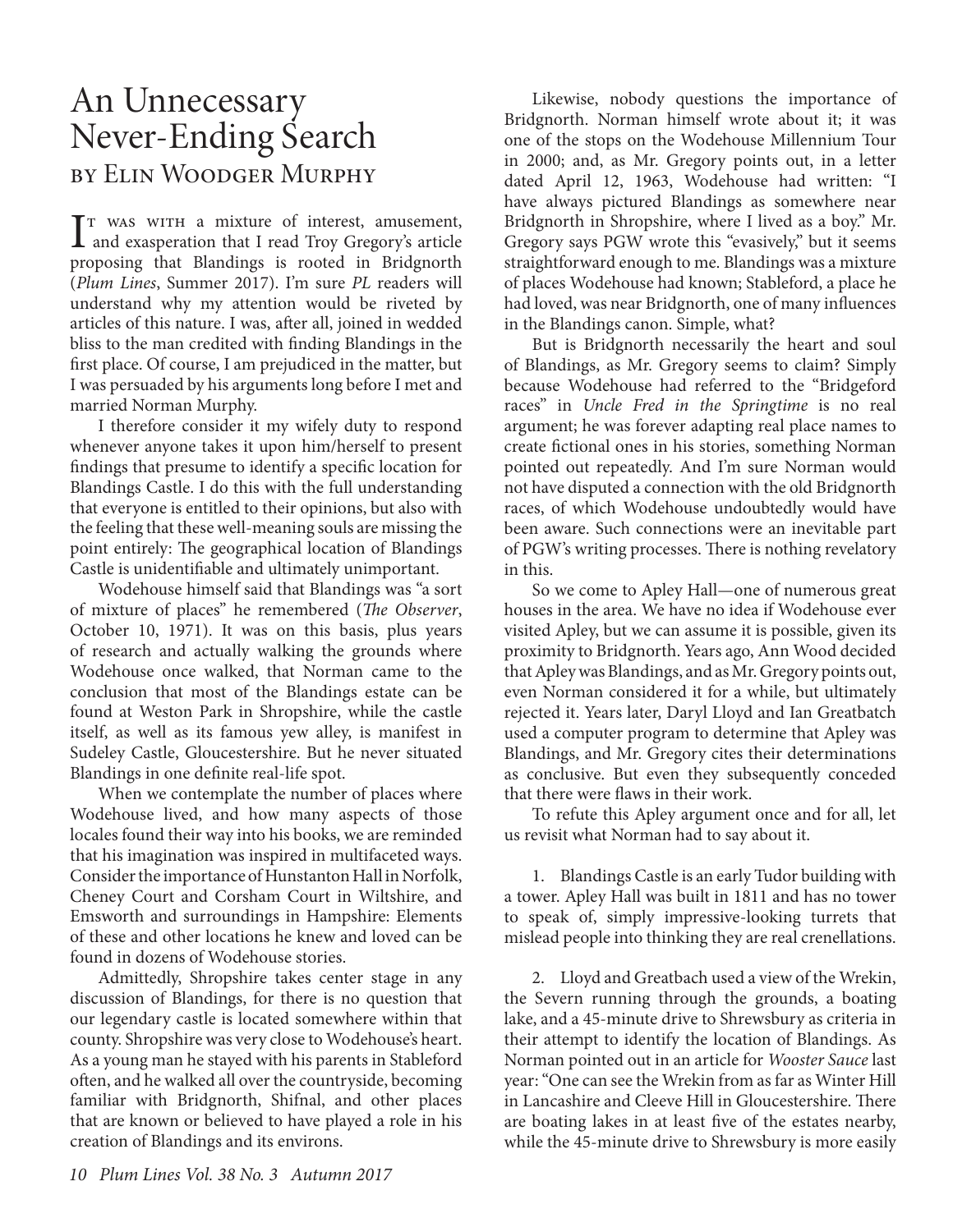achieved from Weston Park than Apley Hall since the route is straight along the A5, the old Roman Road."

3. As for the Severn, Norman noted that it "is named only once in the Blandings stories (*Leave It to Psmith*): 'Away in the blue distance wooded hills ran down to where the Severn gleamed like an unsheathed sword.' That does not sound to me like grounds 'bounded by the river Severn.'" Furthermore, as Norman wrote in "Horrible Heresy Halted" (*Plum Lines*, Autumn 2003, p. 23), at Apley the river is "so near the house you could fall into it."

4. Apley also lacks other key features, as Norman recorded in 2003: "There is no lake, no boathouse, no cottage in the wood, no kitchen garden with a pond, no road to Shrewsbury so near a motorbike can wake Lord Emsworth, no village at the gates (Blandings Parva— Weston-under-Lizard in real life), no cedar tree, no terraces, no rose gardens."

5. In the stories, the nearest train station was in Market Blandings. But Apley Hall had its own railroad station (from 1862 to 1963): Linley Halt, directly across the Severn. (Apley Forge, the old station house, is still there.) The issue of railroad time tables has bedeviled Wodehouse scholars for years—there are articles in *Plum Lines* and *Wooster Sauce* to prove it—and further complicates the notion of Bridgnorth as the center of the Blandings world.

I will not recap Norman's arguments for Weston Park and Sudeley Castle as the two best candidates for the "sort of mixture of places" that Wodehouse used to create Blandings Castle; they have been enumerated many times over the years, and to me they are truly conclusive, based on Wodehouse's own descriptions of the castle and estate rather than a few randomly selected criteria.

Norman had a distinct advantage in his research: he went to the places where Wodehouse had lived and visited, and he saw what Wodehouse himself saw all those years ago. As he was fond of saying so often (ad infinitum, in fact): "Time spent in reconnaissance is never wasted."

So enough of this nonsense of trying to fix one specific geographical point for Blandings. It is enough to know that it was somewhere in Shropshire, that it comprised numerous aspects of places Wodehouse had known and loved in his life—and that it has brought joy to millions of readers for a century and counting. Who really needs more than that?

# Wodehouse on Crime

TWS member **Greg Darak** tells us that Dorothy L. Sayers reviewed detective fiction for the *Sunday Times* in the 1930s, and her reviews have now been collected in a book published this year: *Taking Detective Stories Seriously: The Collected Crime Reviews of Dorothy L. Sayers* (Tippermuir Books Ltd., Perth, Scotland). Browsing through it, Greg ran across this:

I once said idly to Mr. P. G. Wodehouse that, with his amazing knack of plot-spinning, he ought to be able to write a first-class detective story. His reply was to the effect that he had thought about it, but that to bring such exquisitely artificial creatures as Bertie Wooster and Jeeves into contact with real crime and real corpses would be an artistic error and throw the whole thing out of key. He was, of course, perfectly right.

If you're interested in the book, Greg mentioned that the Dorothy L. Sayers Society website is selling it.



# Good for What Ails You

#### by Bob Rains

When you find that you've become shirty Because life has been treating you dirty, Then it's time to succumb To a strong dose of Plum And be soothed by the antics of Bertie.

When you've learned that the whole world deceives And your aching soul silently grieves,

Do not feel forsook;

You've got a Plum book.

Restore your sore tissues with Jeeves.

When your team has dropped in the standings And you've suffered from life's bumpy landings, Do not have a cow;

Remember that sow

And bask in the blessings of Blandings.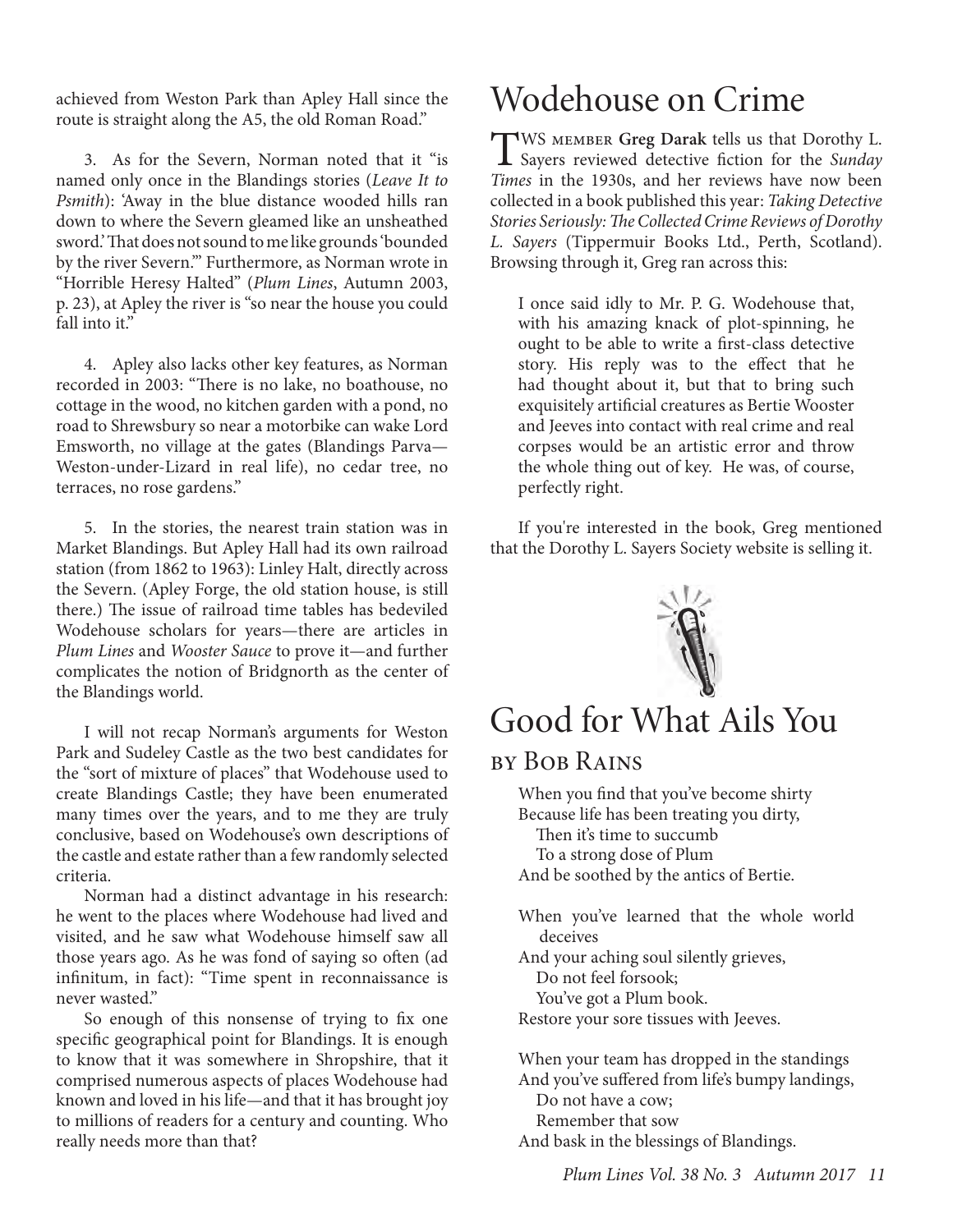# The Plum Tree

#### by Martin Breit



*Under the Wodehouse-Linde in Degenershausen*

I ATE IN June 1941, after being interned for ten months **L** in a former lunatic asylum in Upper Silesia along with 60 other men, and subsequently staying in Berlin, P. G. Wodehouse was brought to Degenershausen, a rural estate in what is today Saxony-Anhalt. If you go there now, you immediately understand why this was the perfect haven for the author: located at the foot of the Harz mountains and very isolated, you hear nothing but the birds and the bees in the wonderful flowery meadows of the English-style landscape park.

The manor house where Plum and Ethel spent the summers of 1941 and 1942 as guests of the Baroness of Bodenhausen was demolished decades ago, but the beautiful park has been recreated and is now run and maintained by volunteers. One of them, Dr. Reinhard Kunert, a tree enthusiast, had the idea to honor the illustrious guest by baptising a lime tree, at one of Plum's favourite spots, with his name.

After a long period of planning by a small committee, the event took place on May 20, a sunny day, and saw a gathering of about 20 Wodehousians, Degenershausians, and others. Not a huge crowd, you might say, but nevertheless a good start to promoting an author still relatively unknown in Germany and his unique connection to a hidden rural gem. The barn at the park entrance, which serves as the visitors' centre, now offers plenty of pictures and information on Plum and his stay at Degenershausen.

The event began with a screening of rare footage of Plum, Ethel, the inhabitants of Degenershausen, and numerous dogs shot in the summer of 1942—six truly touching minutes that brought the past back to life. A



*Ethel and P. G. Wodehouse during their stay at Degenershausen*

few minutes later, an information board was unveiled outdoors, showing a quotation from one of Plum's letters to the Baroness: "I suppose you will get this at lunch time when you are out on the verandah looking at my lime tree."

Then followed the main event of the afternoon: the baptism of the lime tree itself. As Wodehouse's German biographer, I had the honour of officiating at the ceremony along with Maria von Katte, who had lived on the estate herself long ago. As a champagne bottle would have damaged the tree (and the event's budget), we used watering cans to fulfil our duty. With them, we circled the tree and some geocachers, who at that moment were busy fumbling around in the tree trunk and took no notice of the important and historical event going on.

Although the "P. G. Wodehouse-Linde," as it is called, is already past its prime, it has taken precautions to ensure its own longevity: a few days prior, it was discovered that one branch had not only managed to touch the ground, but also to put down its own roots. And the gardeners had done their bit by taking cuttings of the Wodehouse-Linde; a small number of descendants already exist.

Right after the baptism, a park tour was held; full of information on trees and the past, it was coloured by the occasional Wodehouse anecdote. A coffee break was welcomed by all the guests and, in the afternoon atmosphere, Maria gave an energetic reading of a freshly published German translation of the famous Market Snodsbury prize-giving. This was the perfect moment to remember that, 100 years ago, the first German Wodehouse book was published—one more reason to celebrate.

Plum now has a permanent presence in Degenershausen, and for me it was a rare opportunity to meet other German society members. Hopefully, this was not the last time.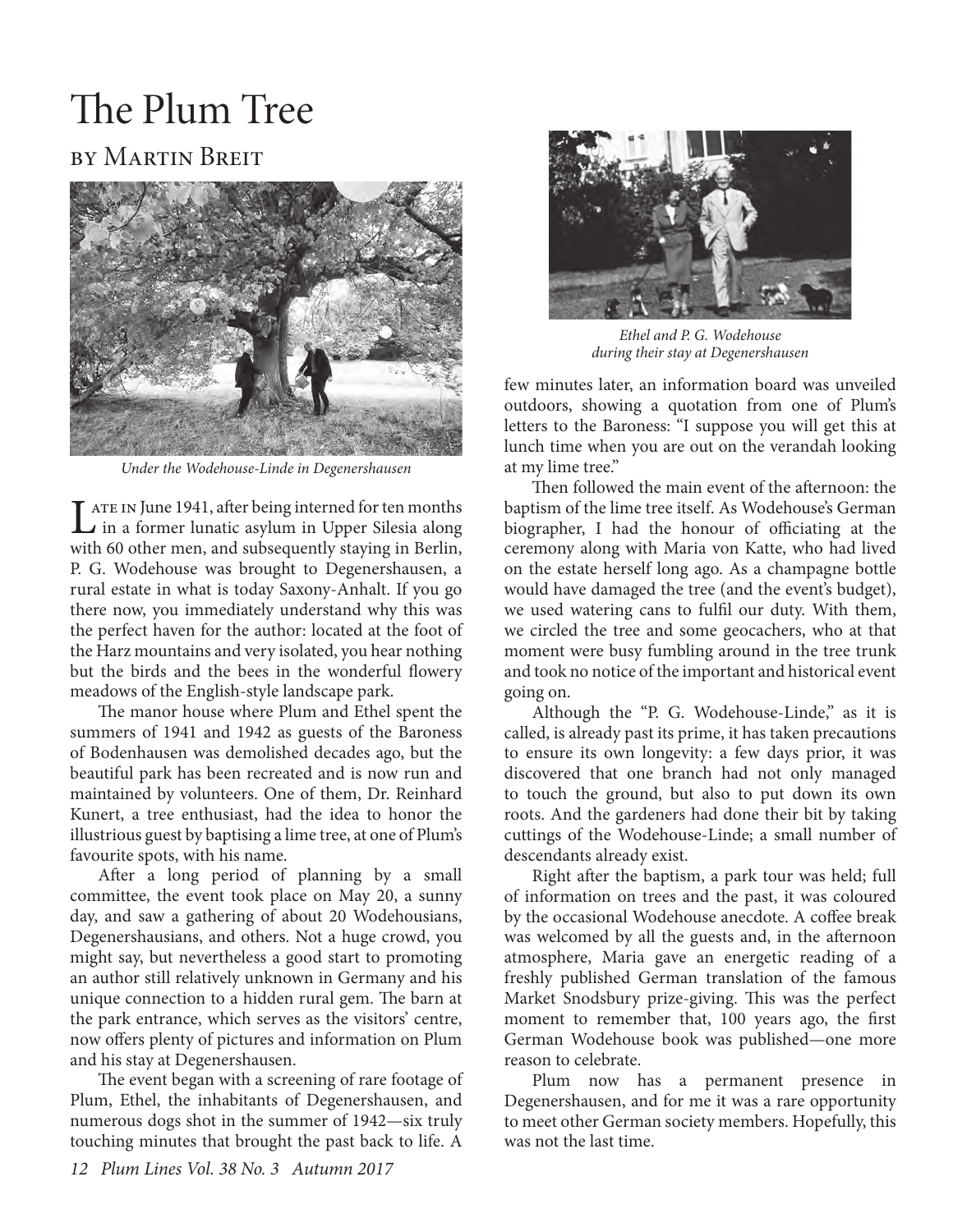### More from Mr. Brookfield's *Reminiscences* by Karen Shotting

THE LATE Norman Murphy, in his article "Borrowing"<br>from Brookfield," shared with us an important discovery that he made while sorting through Richard Usborne's notes. For those of you who missed Norman's excellent article, he found among those notes a letter that caused him to seek out and read Charles Brookfield's *Random Reminiscences*. (Thank goodness for the British Library!) According to the letter, Wodehouse stated he had enjoyed and "used them extensively." Norman went on to list seven instances of PGW's use of ideas from Brookfield's reminiscences. (See *Plum Lines*, Autumn 2016, pp. 10–11.)

I decided that I could do no better thing than to follow in Norman's footsteps (anyone who has done so knows the value of this exercise), and, armed with the information provided at the end of the article that this volume is available online, it was but the work of a moment with me to download it and give it a perusal. Skipping lightly over the first part, which Norman had characterized (quite correctly) as dull, I found that the latter portion produced additional worthy nuggets.

In chapter 12, Brookfield recounts a story about a group of performers—a vocalist, a pianist, and a comedian—who agree to provide weekly entertainment to an elderly, wealthy man in exchange for a share in his estate upon his death. We need not concern ourselves with the pianist and the vocalist because, though talented artistes, their talents are not germane to our inquiries. It is the comedian's forte—imitations of farmyard animals—that interested me strangely. His signature bit may sound familiar to the Mr. Mulliner fans amongst us (italics added):

The comedian . . . laid an imaginary egg on the sofa, then *ran round the room* cackling *a maternal pæan*, and finally *stood on the sofa* and *flapped the sides of his evening coat*, and *crowed himself purple in the face*.

His performance—which included hen-like sounds, described thus: "*Brt-bt-bt-bt-bt!*"—delighted his host.

Mr. Mulliner's nephew Archibald is likewise famous for his imitation of a hen laying an egg. In "The Reverent Wooing of Archibald," Mr. Mulliner regales his companions at the Anglers' Rest with the story of how Archibald's talent is instrumental in winning him the heart of Aurelia Cammerleigh. The performance begins with the soft crooning of the mother hen, which soars into the upper register; and finally swells into *a maternal paean* of joy. . . . Following which, it was Archibald's custom to *run round the room, flapping the sides of his coat, and then, leaping onto a sofa* or some convenient chair, to stand there with his arms at right angles, *crowing himself purple in the face*. . . . Love thrilled through every "*Brt-t't-t't*" that he uttered.

The hen-imitator story was the gift that kept giving for Wodehouse. He went on to give us two more stories featuring Archibald and Aurelia—"Archibald and the Masses" and "The Code of the Mulliners." He also used the hen-laying-an-egg motif in *Baa, Baa, Black Sheep*, a play he wrote in 1929 with Ian Hay (N. T. P. Murphy, *A Wodehouse Handbook,* Vol. 1, 2nd edition, p. 84.)

Chapter 12 of Brookfield's reminiscences also contains a story called "Le Médecin Malgré Lui" ("The Doctor Despite Himself"). This one is about an old soldier who goes to visit an acquaintance whom he has not seen in quite some time and is nonplussed by her very odd behavior. As he is leaving, the woman's sister, a Mrs. Chalmers, meets him on the stairs and notices that he seems preoccupied and embarrassed and wants to leave quickly. She goes in to see her sister, who had been waiting for a doctor. Mrs. Chalmers asks if the doctor had been to see her. The sister replies:

"He called just now. You may have met him in the hall." (Mrs. Chalmers began to guess at the cause of the gallant General's discomfiture.) "He was a stupid little man," the elder sister went on. "He came bounding into the room, and greeted me with all the effusion of an old friend. I let him look at my tongue, which seemed to puzzle him. And then I said, '*Perhaps you would like to see my knee*,' and I showed it to him. He stuck his eyeglass in his eye in a most affected way, and exclaimed: 'Devilish fine, 'pon my honour!'"

Bertie Wooster suffered similar discomfiture when he was mistaken for a doctor in the short story "Indian Summer of an Uncle." His Uncle George, Lord Yaxley, had become enamored with young Rhoda Platt, a waitress who was, obviously, not of the noblesse, a fact that made her unacceptable to Aunt Agatha. The hapless Bertie is sent to buy her off, as had been done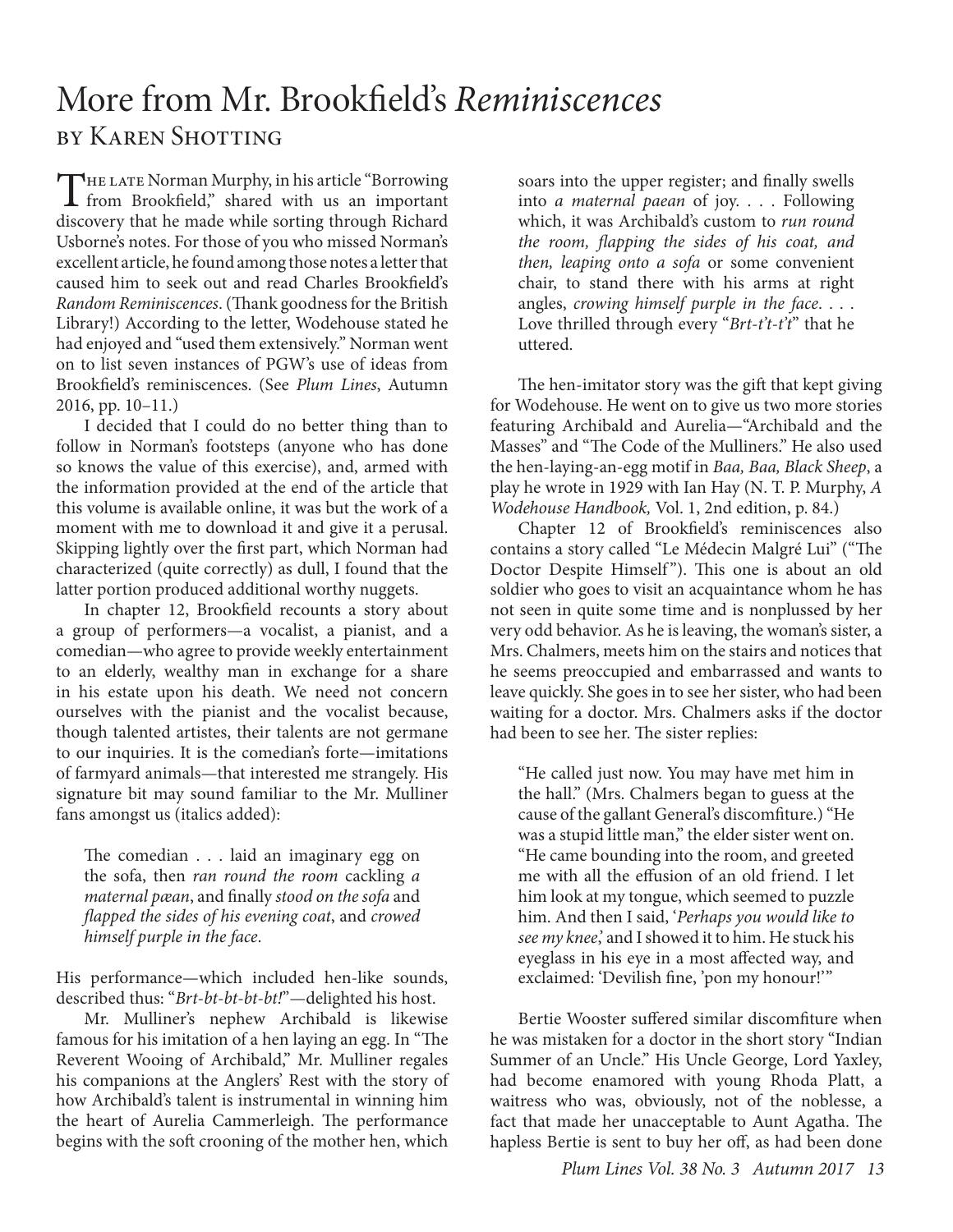earlier in Uncle George's career with a barmaid from the Criterion. Upon Bertie's arrival at Wisteria Lodge, East Dulwich, young Rhoda is conspicuous by her absence. He is greeted by a rather large woman with orange hair and a magenta dress who informs him that Miss Platt is ill. The following dialogue ensues:

"Miss Platt has influenza?"

"That's what we think it is. But, of course, you'll be able to say. But we needn't waste time. *Since you're here, you can be taking a look at my knee*."

… "*What do you think of that knee*?" Well, of course, one has to be polite. "Terrific!" I said.

The matter is soon cleared up after Bertie declines to examine this cheery soul's spine ("It can't be done. Not spines. Knees, yes. Spines, no."), and Bertie is able to retire from the lists without having made the offer of gold and without the perturbation suffered by the general in Brookfield's story.

Wodehouse once wrote: "I find nowadays the only way I can get plots is by reading someone else's stuff and working from there. . . . I don't think there is any objection to basing one's stuff on someone else's, so long as you alter it enough. After all, all one wants is motives." (Quoted from a letter dated May 6, 1937, in *A Wodehouse Handbook*, p. 84)

I think we should all be pretty chuffed that Brookfield's reminiscences provided P. G. Wodehouse with such a gold mine of motives.

### Pass the Wodehouse, Please

C**arol Kinnaird** noted that the new movie *The Exception* stars Christopher Plummer as Kaiser Wilhelm II. The action takes place in 1940 while the Kaiser lives in exile in the Netherlands. He is visited by Heinrich Himmler, who tries to persuade the Kaiser to return to Berlin, presumably to be a propaganda tool of the Nazis. At dinner the Kaiser asks Himmler if he would care to see the Kaiser's collection of first-edition Wodehouse. Himmler ignores the offer and excuses himself from the table, breaching the protocol of leaving before royalty.

Apparently those who ignore the treasures of Wodehouse also have poor table manners.

# Chapters Corner

 $M_{\rm W}$  HAT is your chapter up to these days? Tell the Wodehouse world about your chapter's activities! Chapter representatives, please send all info to the editor, Gary Hall (see back page).

Please note that our webmaster, Noel Merrill, tries to keep chapter activities posted on the society website. So, it's a good idea to send information about upcoming events to Noel on a timely basis. His contact information is on the last page of this issue.

**Anglers' Rest** (Seattle and vicinity) Contact: Susan Collicott

#### **Birmingham Banjolele Band**

(Birmingham, Alabama, and vicinity) Contact: Caralyn McDaniel

**Blandings Castle Chapter** (Greater San Francisco Bay area) Contact: Neil Midkiff

**The Broadway Special** (New York City and vicinity) Contact: Amy Plofker

**Capital! Capital!**  (Washington, D.C., and vicinity) Contact: Scott Daniels

**Chapter One**  (Greater Philadelphia area) Contact: Herb Moskovitz







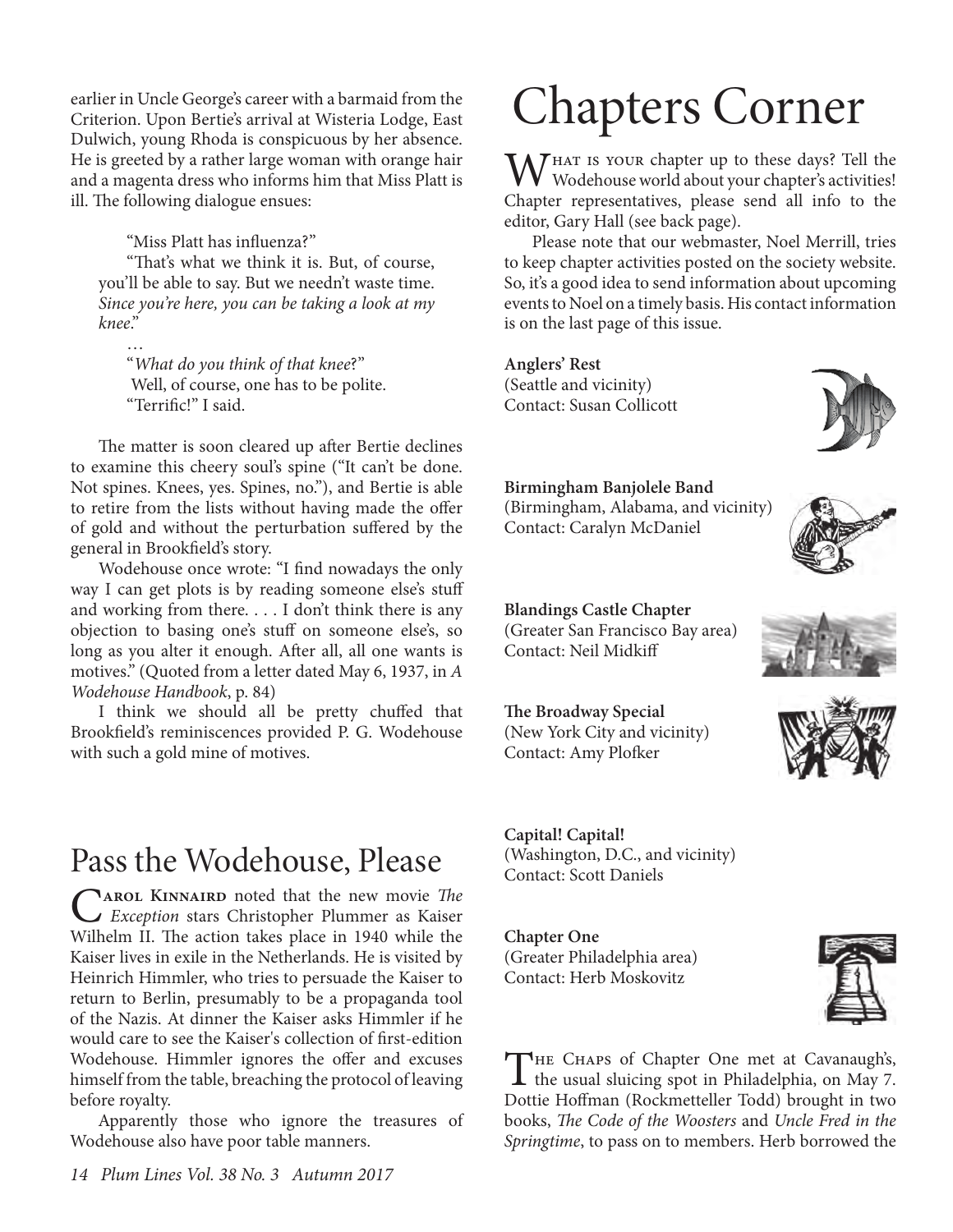former, and the latter was given away through a game of "Who's Older." Betty White was the lucky soul who took that volume home.

After luncheon, a dramatic reading of the Mulliner story "Came the Dawn" was presented by Steve Wieland, who kindly divvied up the lines so that everyone who wanted a part could have one. John Baesch (Earl of Droitwich) began the reading with a "message from our sponsor for 'Mulliner's Buck-U-Uppo Tonic.'"

After the reading, a few Plummies posited that the appearance of the Hollywood talent scout was a bit in the line of the old deus ex machina plot device. However, it was agreed that the story, set in the 1920s, was a send-up of earls, butlers, pretty girls, the marriage market, and Hollywood.

#### \*\*\*\*\*\*\*

 $\bigodot^N$  JULY 9, the Chaps stepped out of the bright summy Philadelphia summer and into Cavanaugh's, sunny Philadelphia summer and into Cavanaugh's, overlooking the Head House Square farmer's market, which was full of people carrying sour cherries and exotic dogs.

The main presentation was a screening of the *Wodehouse Playhouse* TV adaptation of "Mulliner's Buck-U-Uppo." In the post-screening discussion, several authors were compared to Wodehouse. Members posited that Angela Thirkell was influenced by Trollope and influenced Wodehouse in turn. Mark Twain, particularly *Huckleberry Finn*, was mentioned. Bob Rains had written a recent piece for *Plum Lines* about the Don Camillo stories by Giovannino Guareschi, comparing them to Wodehouse stories about priests.

We noted Wodehouse's social and religious satire, such as "orphreys on the chasuble" and missionary work in the U.S. And is the bishop's warning to Augustine about marriage perhaps addressed to Plum's wife Ethel? Other questions were considered, such as what did he think of the upper class? Was he admiring, mocking, and/or perhaps fondly satirizing them?

The next meeting will be held on September 17. Rebecca Reber will talk about some of the more problematic aspects of the society that Wodehouse described, particularly its casual racism.

#### **Chicago Accident Syndicate** (Chicago and thereabouts) Contact: Daniel & Tina Garrison



A WINDY YET lovely June afternoon found us gathered<br>
at the spacious home of Susan Diamond and<br>
Allen Devitt in Jacobs Beneverilly, Marrially developed Allan Devitt in lovely Bensenville. We nibbled and

imbibed in our usual workmanlike fashion (no surprise there) while Lily and Juno (the latter being our newest honorary canine member) foraged for the odd nibble. There were no readings from the Master this time, but there was sparkling and enlivening conversation from a gathering enlarged by several new attendees.



*The members of the Syndicate at their conspiratorial best*

We had company joining us from far and wide ... and wider. Barbara Brotman, who covered our 2013 convention for the *Chicago Tribune*, drove out from the suburb of Oak Park. Beth Ireland and her husband, Jerry Engel, drove in from Indiana. (She's a retired flight attendant and Wodehouse fan, and he's married to a retired flight attendant and Wodehouse fan.) And the lovely and blazingly bright Chiatra Agrahar joined us all the way from India. Well, maybe not all the way from India just for us. She's doing her doctoral thesis at UIC in theoretical physics (hence the "blazingly bright") and she's clever enough to have shared some of her theories without making any of us feel the least bit thick. I, for one, am convinced that the young lady thrives on a diet weighted heavily toward seafood. Jeeves would surely approve.

As I sign off, here's hoping to catch up with you all in D.C.

#### **The Clients of Adrian Mulliner**

(For enthusiasts of both PGW and Sherlock Holmes) Contact: Elaine Coppola

THE CLIENTS of Adrian Mulliner will hold a Senior<br>Bloodstain during the Mr. Wodehouse Goes to Washington convention. The Bloodstain is scheduled for Friday, October 20, from 4 pm to 5 pm at the Hamilton Crowne Plaza Hotel.

The program will include remarks by Peter Blau, BSI, of the local Sherlockian society, the Red Circle.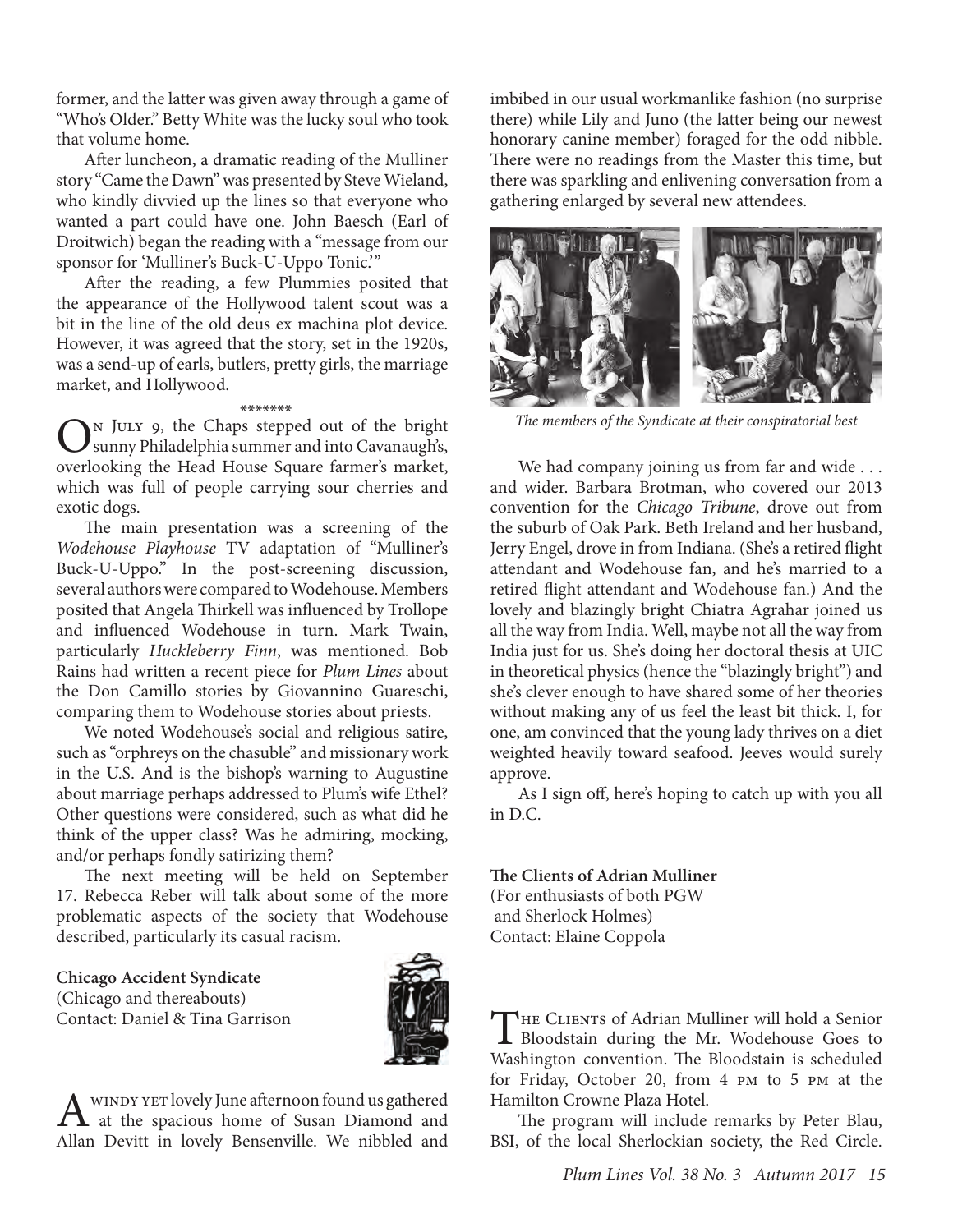The agenda will feature a dramatic reading of "The Bayswater Boarding-House."

Our beautiful pin, designed by Laurie Fraser Manifold, will be on sale for \$10. All local Wodehousians/ Sherlockians as well as conference attendees are invited!

**The Den(ver) of the Secret Nine** (Denver and vicinity) Contact: Jennifer Petkus





Please join The Den(ver) of the Secret Nine. Doctor Watson's Neglected Patients and the Jane Austen Society of North America at 1:30 p.m. Sunday, Aug. 27\* on the cricket pitch at Comerstone Park in Littleton

to watch the Fort Collins Cricket Club vs the Littleton CC

Water, tea (hot and cold) and lemoniale will be provided as well as some shade. Please bring cookies, scones, veggies, cheese and finger sandwickes, either to greedily consume yourself or to share with others. You might also want to bring something to sit on There is a nearby restroom. Please, no alcohol. Plenty of parking.





*The Den(ver) of the Secret Nine set up for their cricket match. (Full report and more photos next issue)*

THE DEN(VER) of the Secret Nine, Doctor Watson's<br>Neglected Patients, and the Jane Austen Society of North America gathered at 1:30 pm on Sunday, August

27. Where? On the cricket pitch at Cornerstone Park in Littleton, Colorado. For what purpose? To watch the Fort Collins Cricket Club vs the Littleton CC, of course!

Our next meeting will be on September 10 and will include a discussion of Wodehouse's 1917 short-story collection *The Man with Two Left Feet*, which contains the short story "Extricating Young Gussie," the first introduction of Bertie, Jeeves, and Aunt Agatha—sort of. The collection is available at both Project Gutenberg and Librivox. Full report to follow.

**The Drone Rangers** (Houston and vicinity) Contact: Carey Tynan



**The Flying Pigs** (Cincinnati area and elsewhere) Contact: Susan Pace or Bill Scrivener



Not much going on here at the moment. The Flying<br>Pigs have been taking the summer easy. We're looking forward to the upcoming convention in D.C. and we plan to resume activities in the fall. We welcome any PGW enthusiasts in the area.

**Friends of the Fifth Earl of Ickenham** (Buffalo, New York, and vicinity) Contact: Laura Loehr



**The Melonsquashville (TN) Literary Society** (Tennessee) Contact: Ken Clevenger



 $\bigvee$ ELL, WHEN YOU gather together about twenty<br>Melonsquashville (TN) Literary Society  $Melonsquashville$  (TN) members, you expect gaiety and laughter, and there was certainly no shortage of g. and l. at the Sequoyah Hills Presbyterian Church in Knoxville on July 15. And with two new members, as well! Many thanks to Fran for arranging the meeting hall. And thanks also to the S. H. P. Church for recognizing the worth of Wodehouse's masterpieces in re our personal edification.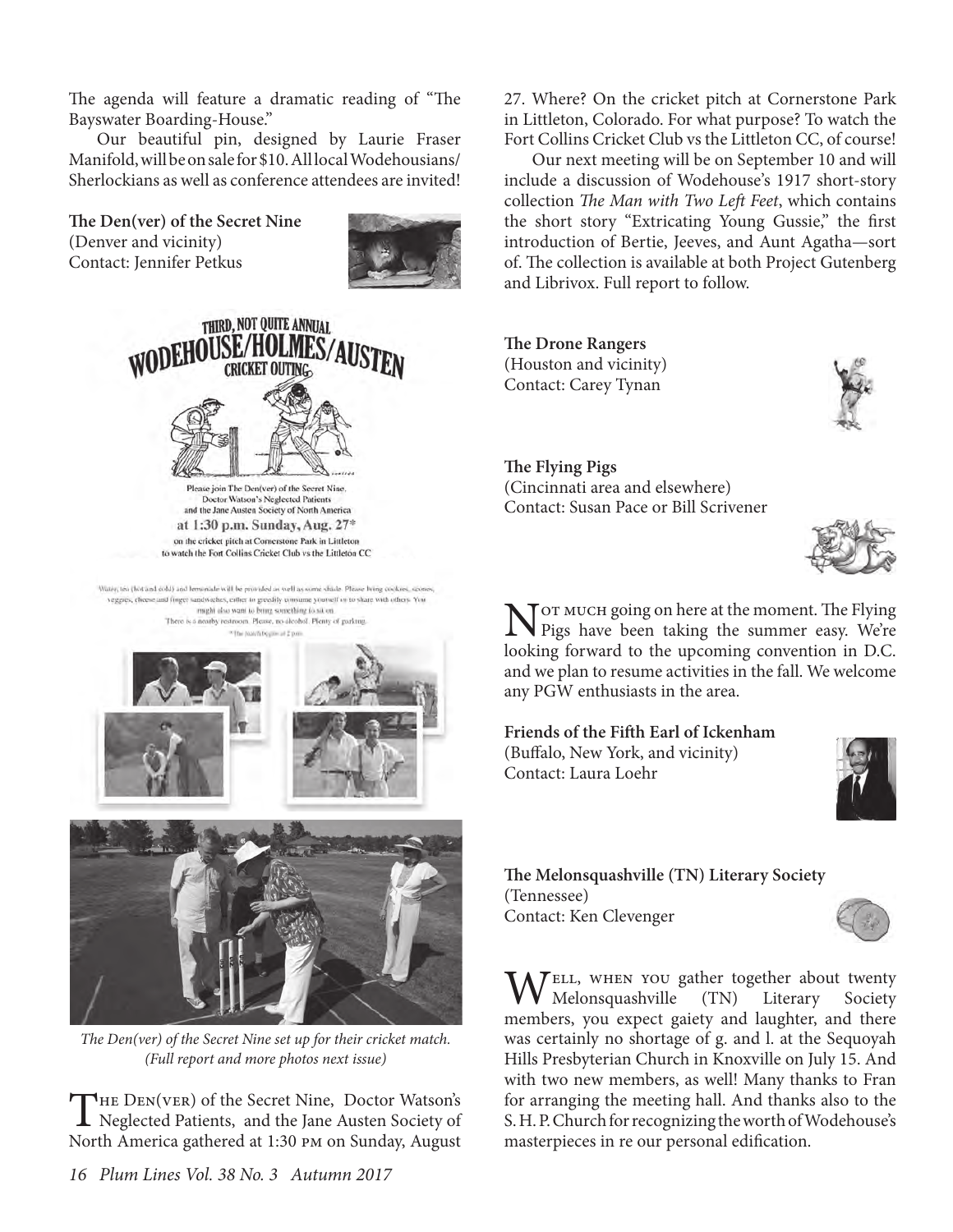We sidled up to the buffet around noon and found well-stocked nosebags for all, what with each trying to outdo the others with delicacies of the day. Feeling wellsated, we launched into the two main events of the day.

A showing of a portion of the BBC *Jeeves and Wooster* episode "Comrade Bingo" kicked things off, with the church's audiovisual equipment oiling the wheels on this front. Only a portion was shown, as the episode in question combines two Wodehouse stories, "Comrade Bingo" and "Jeeves Makes an Omelet." A dramatic reading from "Comrade Bingo" followed (accounting for a substantial portion of the aforementioned gaiety and laughter) with readers Linda, Ralph, Mary Jane, Stephen, Harry, Tanya, David, Nick, Bill, Ken, and Joan. The laughter was mostly supplied by the appreciative audience consisting of Debbie, Joyce, Charles, Pat, Fran, Audrey, Elizabeth, and Joyce. Notable in his contribution was Nick, a reader at his first meeting. We hooked a live fish here!

A comparatively serious discussion of the differences in the text and the TV adaptation followed. A continuum of opinions was presented about the degree of adherence to the original that one expects from adaptations, thus justifying our claim to be a literary society, and not simply a group who eats, chats, and reads Wodehouse. We even had a poster showing hot spots in London, such as the Drones Club, etc., and how they all seem to make a circle around Mayfair. In addition, we saw examples of all the cash Jeeves found on Bertie's dressing table, along with notes on its value. Thanks to Ken for the poster and the cash.

Our next gathering will be on Saturday, September 16. Full report to follow, but expect to hear about us reading from "The Great Sermon Handicap" with women reading the male roles and vice versas.

**The Mottled Oyster Club / Jellied Eels**

(San Antonio and South Texas) Contact: Lynette Poss



**The New England Wodehouse Thingummy Society (NEWTS)** (Boston and New England) Contact: John Fahey



Nichols). The food and drink were first class, as would be expected at a nottle, and our gracious hosts made us all feel right at home. Little did we know at the start just how much.

After indulging on much cake and ale, we were just settling in for the more serious agenda items when our hosts announced they needed to go to the mechanics to pick up Cindy's car. They told us to just settle in, continue with the proceedings, make yourself at home, and we'll be back in a jiff. And off they went.

NEWTS as a rule are a flexible lot, able to adapt to changing environments. They showed their true mettle here, taking their hosts' wishes at their word, and proceeded to make themselves at home. It started innocently enough, perusing the books on the shelf, then proceeding to the CDs. And then bedlam ensued.

A surprising amount of silver was unearthed. One wouldn't have thought Max and Cindy the type to go in big for silver. There are certain things one learns about another only by living with them, or rummaging through their belongings when they're not at home.

The lookout raised the alarm, and all were assembled in the front room when Max and Cindy walked in. Pleasantries were exchanged, someone kindly asked after the car (it's doing well by the way). And then Cindy smiled.

Smiles can provoke a wide range of emotions. Some can be cynical, some can be cruel. And some can be uplifting. Cindy's smile was in another category. Her smile provoked simultaneous feelings of remorse and redemption, helplessness and hope. It was what some would call a smile that wins.

The meeting shortly came to a close and the assembled rose and made their way to depart. Max and Cindy stood by the front door, offering fond parting wishes. And Cindy's smile beamed like a beacon in the night, illuminating not just the way but the soul. To say this had an impact on the assembled is an understatement. As they passed out the front door, each NEWT in turn deposited on a side table the almostpilfered sundry books, CDs, various items of silver, and vintage T-shirts.

The standout item, though, was a table lamp deposited by an aunt. But not just any table lamp. The base of this lamp depicted George Washington crossing the Delaware.

At this point I can hear the readers saying, "Oh, come now. Do you expect us to believe that Max and Cindy would own a table lamp depicting Washington crossing the Delaware?" Well, what if I were to tell you one of the characters on the boat bore a striking resemblance to the Infant Samuel at prayer?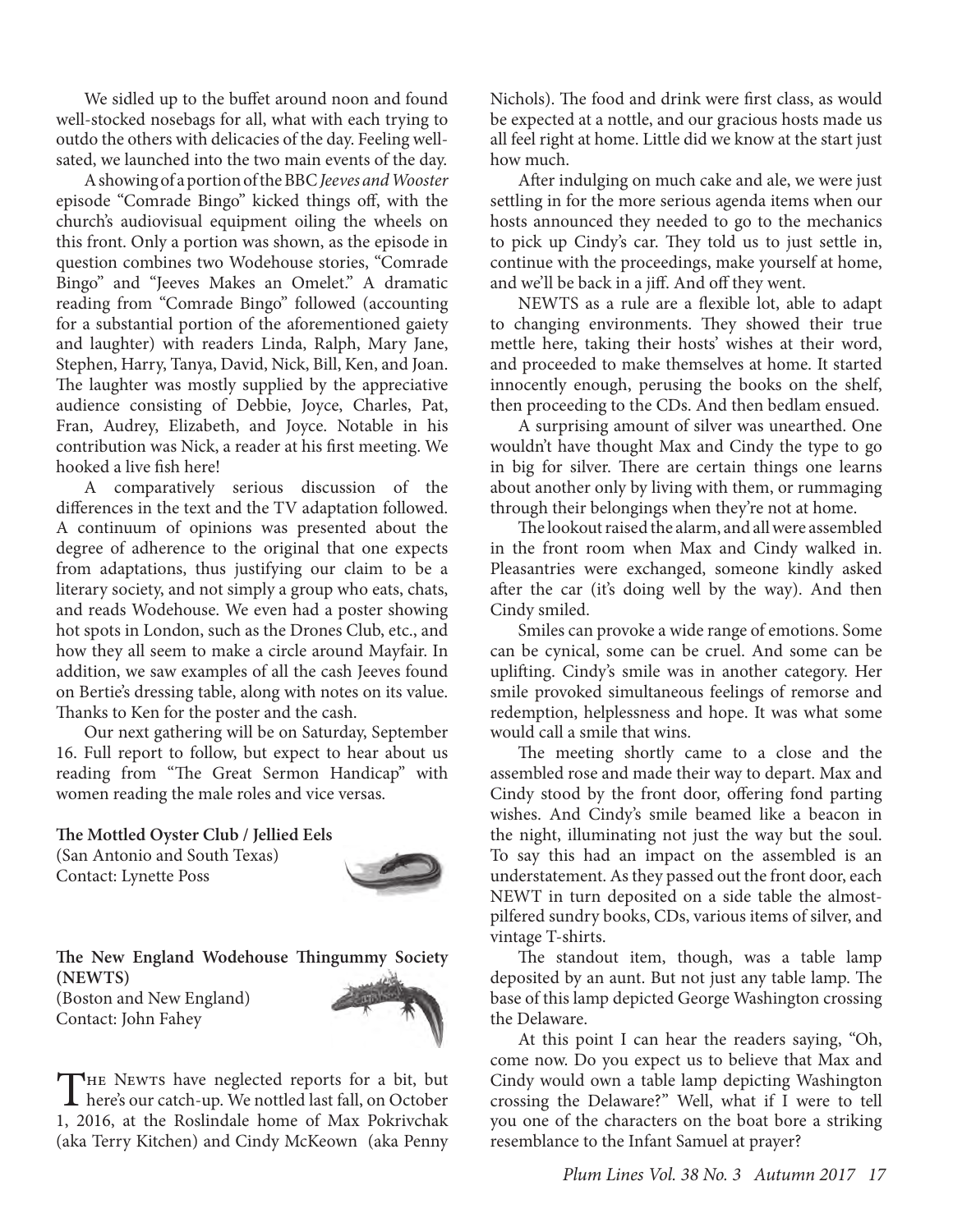As to how the aunt was attempting to smuggle the table lamp out of the house, propriety prevents me from speaking further. However, I will offer the opinion that had conscience not intervened, I think she would have pulled it off.



*Founding NEWTS gather for a photo during the 25th anniversary nottle, at which some two dozen chapter members enjoyed high tea.* 

The NEWTS assembled on April 23, 2017, to celebrate their 25th anniversary. And the NEWTS did it in style, having high tea served in the clubhouse at Ellen Donovan's and Bob Norberg's abode in Danvers, Massachusetts.

The standout event of the festivities was a talk on Reggie Pepper, delivered by our own Max Pokrivchak, aka Terry Kitchen. He quickly caught and sustained the gathered flock's attention, and received well-deserved and enthusiastic applause at the conclusion, though opinions are mixed as to whether said applause was for the content and presentation of the talk, or because it was ended, enabling the gathering to get back to the serious business with the food and drink. In any event your intrepid reporter can comfortably state Max's presentation was informative, entertaining, and solidly convention-worthy.

Tea was a main focus of the day, and we had in our midst an expert. Jaganathan Ravi, known to all simply as Ravi, knows tea like no other. He held a small gathering in rapt attention as he discoursed on the history and qualities of a considerable number of teas, offering that for his tastes Ceylon held the top spot.

All this talk of tea made your intrepid reporter desirous of a cup. I've always been partial to Earl Grey, and while Ravi's tea insights were provoking, Earl Grey was what I desired. So in pursuit of my desire I turned toward the tea table, to find it partially surrounded by aunts.

Where Ravi has knowledge and insight into tea, the aunts have "opinions." And one aunt was demonstrably holding aloft the pot of Ceylon, much like a detective who's just collared the guilty party. The pot of Earl Grey was shoved off to a far corner of the table, having been summarily dismissed by the gaggle of aunts.

Astute readers who are fans of detective novels will no doubt have caught two important details thus far reported: (1) The table was partially surrounded by aunts, and (2) The pot of Earl Grey was shoved off to a far corner of the table.

This presented both a challenge and an opportunity. The opportunity was that the desired pot was far removed from the aunts. The challenge was that one had to sidle around the aunts to get to that pot without attracting the aunts' attention. The solution, of course, was to make oneself invisible. Mustering my wizardlike and contortionist skills, I became what I thought was invisible. Unfortunately, to all others, in particular to the aunts, I was anti-invisible.

At this point, the gathered aunts directed toward me a gaze which would have peeled paint from the walls. The paint on the walls, which, truth be told, was beginning to look a bit worn, whispered a quiet hallelujah at having been spared.

I would now like to reintroduce Ravi into the scene. Ravi seemed to have the surreptitious skills I lacked. Desirous of a cup of Ceylon tea, currently in possession of one of the aunts, Ravi shimmied up, deftly held his cup under the spout, and through mental manipulation was able to conjure the aunt holding the Ceylon into pouring the perfect cup of tea. He then shimmied away, invisible to all. Meanwhile, I continued to be the target of a large degree of disapproval by the gaggle of aunts.

Later that evening, back in the safety of our home, Elise asked whatever possessed me to imitate the mating ritual of a newt in front of the aunts. And since that day the aunts have been noticeably cooler towards me, tending to keep their distance. Which some might call a positive development, so all in all it was a successful celebration.

That, my faithful readers, is the oolong and short of it. And we are now all current with the stream of NEWTS news.

**The Northwodes** (St. Paul, Minneapolis, and vicinity) Contact: Mike Eckman

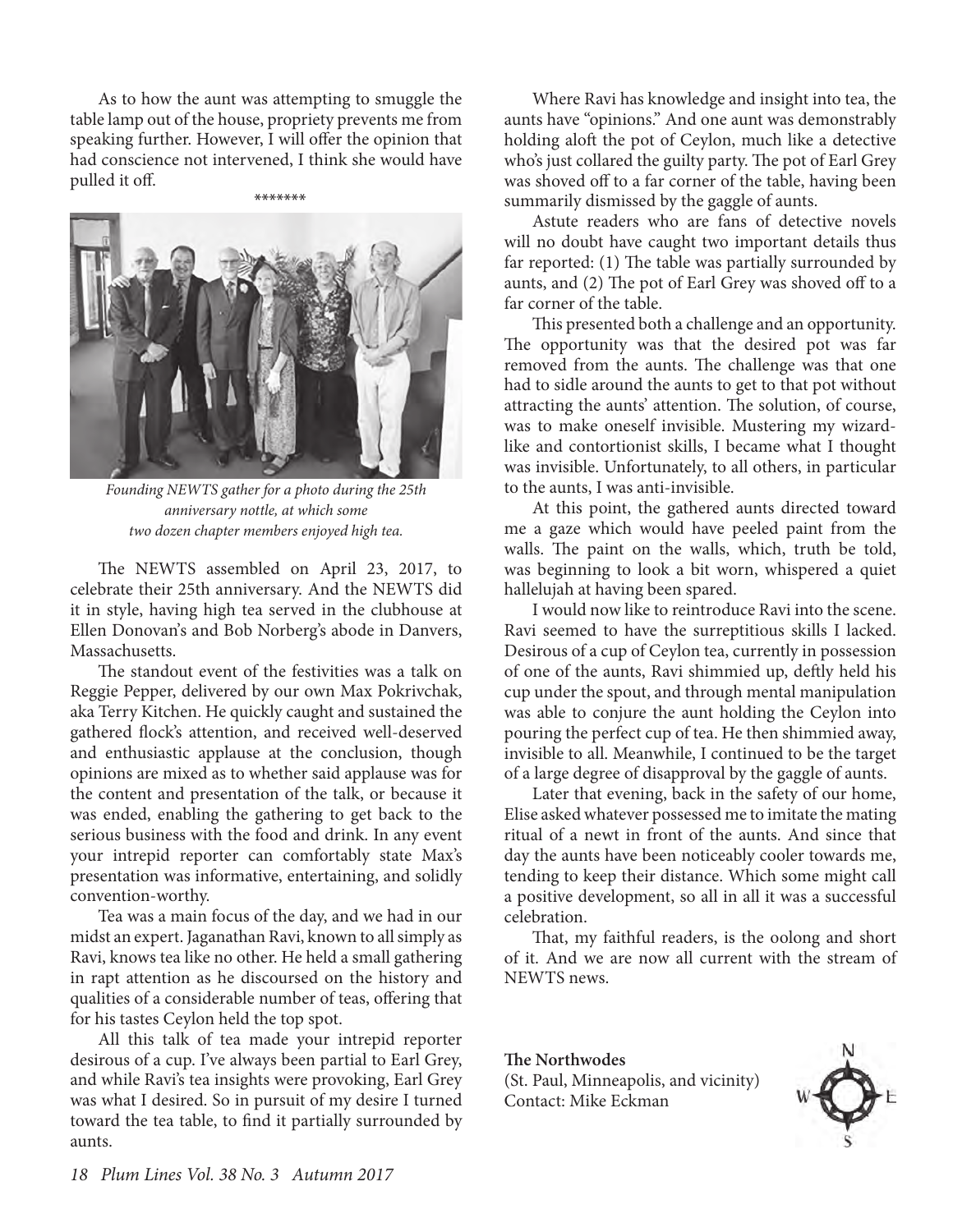MINNESOTA's Northwodes marked their annual<br>
Men Connected by Day celebration in fine fettle on<br>
Men Connected by Lucit begins a Men McDouble May 6. Organized by heroic heroines Mary McDonald and Joan Barnes, a rowdy yet cultured crowd of fifteen to twenty enjoyed food, drink, convivial conversation, and a bit of a flutter on the gee-gees at Burger Moe's, a watering hole of repute and renown in St. Paul.

 Style, as at Churchill Downs, was the most lasting memory of the day, since the race—exciting, historic and important as it is—only lasts a little over two minutes. Sporting natty hats of various ilks and arrayed in the finest threads, the Northwodes as a group outshone all other assembled derby observers.

 At least a few mint juleps were among the cooling refreshments that lubricated the gathering. We became quite boisterous when welcoming back our chapter's head gardener, Kris Fowler, from her year-long research leave, spent mostly in London. But emotions rose even higher for the race itself. An actual hat full of money was wagered, and as the derby was run, taciturn and polite Minnesotans excitedly shoved friends and table mates aside for better views of the big-screen TV, cheering for their horses. Always Dreaming won and Bruce Willey, new to the Northwodes chapter, pocketed the hefty purse. We even got a little bit of chapter business done—multitasking as it is known in the real world.

Our next gathering was the book salon on Sunday, July 9, and it drew a dozen or so avid readers who participated in a wide-ranging discussion of *Indiscretions of Archie*, including debates about Archie Moffam (pronounced "Moom," don't ya know); his friends; his affectionate wife, Lucile; her father, who was also the intimidating hotel owner Daniel Brewster; and Archie's upfront status as a veteran of the Great War. Kris Fowler is absolutely the best as her encyclopedic and authoritative knowledge is wondrous and humbling to behold. Since this is one of the very few Wodehouse plots in which someone actually gets pregnant, we even ranged into musing who would have been a good wife for Bertie Wooster. (Emerald, or even Pauline Stoker, or the actress Marion Wardour who was hiding from Claude and Eustace in "The Delayed Exit of Claude and Eustace"?). A consensus was not reached.

 One of the many notable highlights included the tracking down of the mystery word "waukeesis," which occurs *in Love Among the Chickens, Indiscretions of Archie*, *The Little Warrior*, and "Jeeves and the Chump Cyril." In context it's pretty clear that the meaning is "feet." Although a quick Google search didn't explain very much, it turns out that Waukeezi is/was a shoe company out of Northampton, England. Thanks to Barbara Sippel, who put in the extra digging. It's a

fun word and may have been chosen by the company because it sounds like "walk easy."

We're all looking forward to the next meeting and next year's Derby Day!

**The Orange Plums** (Orange County, California) Contact: Lia Hansen



**M** THEN KAREN SHOTTING visited the Orange Plums in July, she commented that we should win a prize for being the chapter with the most paraphernalia. We do have a few bits and bobs. We have as our mascot the Duchess of Deauville, a "silver" cow creamer that has attended every meeting since the group's inception. The duchess has a court of friends, including two ceramic pigs that came from the Psmith in Pseattle convention.

We also have miscellaneous articles necessary for two games that we created. We decided that we should have a board game to play, so we created the Oxford Boat Race game. We have a game board that is meant to resemble the Thames, individually decorated boats, dice, question cards, and a spectacular trophy.

We enjoyed this game so much that we created another, the Infant Samuel at Prayer Toss, in which we line up and toss our ISaPs into English bobbies' helmets. There is also a trophy for this game.

While we were reading *The Luck of the Bodkins*, Lottie Blossom so charmed our group that two members brought faux pet alligators in baskets to some of our meetings. It occurs to me that the management and staff of the eating/drinking establishments that we frequent are a very accommodating group of people.



Here is a photo of some of the Orange Plums after playing the Infant Samuel at Prayer Toss. The creator of the trophy, Marcy Downes, is center left. The winner of the trophy, Margot Churchill, is center right. We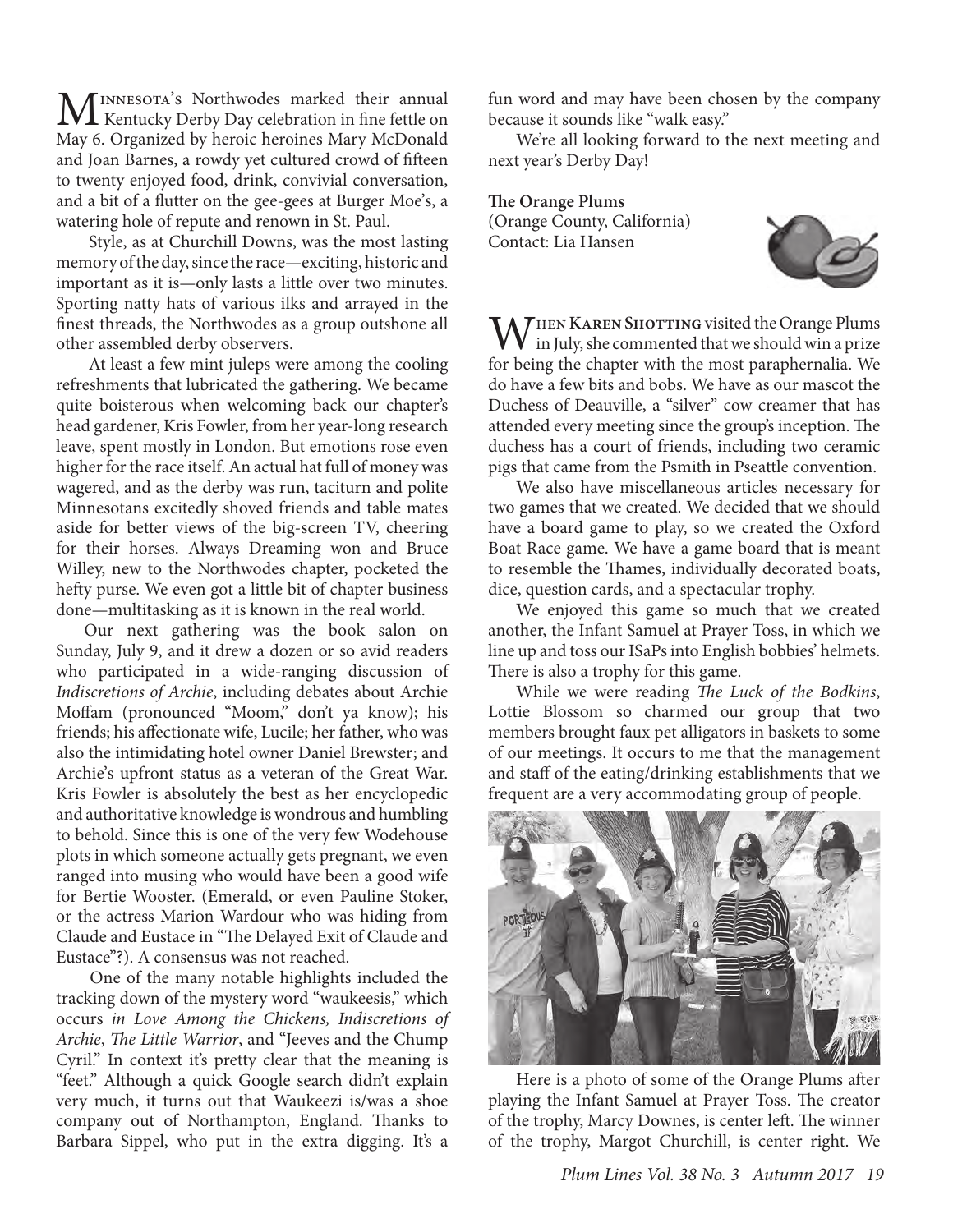are all wearing our helmets. Can you tell which one is authentic?

**The Pale Parabolites** (Toronto and vicinity) Contact: George Vanderburgh



**The PeliKans** (Kansas City and vicinity) Contact: Bob Clark



**The Perfecto-Zizzbaum Motion Picture Corporation** (Los Angeles and vicinity) Contact: Doug Kendrick



**The Pickering Motor Company** (Detroit and vicinity) Contact: Elliott Milstein



THE PICKERINGS gathered at the home of Sue and<br>Dicron Mahakian. The Mahakians have raised the bar when it comes to satiating the hunger and thirst of the chapter members. The evening's entertainment began when Larry gave us a demonstration of his skill with a carving knife. It was informative. Your humble scribe's carving technique has improved as a result.

The conversation drifted to Comedy Central's *Detroiters*. It is filmed in our lovely city and we discussed the inside jokes only a real Detroiter will get. We are glad it will get a second season.

Elliott regaled us with tales of his visit to Australia and Indonesia. Apparently, Australia is very big. Who knew?

The reading assignments were two Mulliner short stories: "Archibald and the Masses" and "The Code of the Mulliners." The first concerns a rather dim Mulliner relative discovering that there are people who want bread and cannot afford it. His valet is a closet revolutionary who tells him of the suffering of the masses. Archibald Mulliner goes to Bottleton East to view the situation and discovers it is not as glum and gloomy as his valet had led him to believe. Wodehouse then has him get into all sorts of trouble before the inevitable happy ending.

This led to a comparison with "Comrade Bingo," another Wodehouse short story that features leftist revolutionaries. They are not pleasant people in Wodehouse's view.

The Mulliner code states that only a woman can break an engagement; a gentleman cannot. This is a recurrent theme in Wodehouse. Bertie Wooster, of course, takes the same position. Due to a complicated mistake, Archibald Mulliner believes he must induce his fiancée to break their engagement. His mistake is discovered and his engagement survives.

The next meeting was August 5.

**The Pittsburgh Millionaires Club** (Pittsburgh, Pennsylvania)



#### **The Plum Crazies** (Harrisburg, Pennsylvania and vicinity) Contact: Betty Hooker



ON AUGUST 13, 2017, the Plum Crazies met at the<br>home of Bob "Oily Carlisle" Rains and Andrea "Sweetie Carlisle" Jacobsen for an afternoon of food, drink, wide-ranging conversation, and Wodehouse. Bruce Montgomery's presentation "P. G. Wodehouse's Lyrics, Part 4: Dancing and Places and Considering the Lyrics Themselves" is the final installment in his exploration of Wodehouse's contribution to the modern American musical. Bruce identified several innovations and conventions characteristic of Wodehouse's approach to lyrics. Wodehouse fit rhymes to music without sacrificing conversational style and he preferred simple settings ("a little bungalow"), internal rhymes, slang, and other forms of modern expression. An inspiration to other librettists, Wodehouse earned praise from eminent contemporaries, including Ira Gershwin, Oscar Hammerstein, Alan Jay Lerner, Johnny Mercer, and Sheldon Harnick. Lorenz Hart, who scorned the simple rhymes of Tin Pan Alley, admired Wodehouse's ability to fit words to music. Bruce played several selections to highlight his remarks, including "In Our Little Paradise" (sung by Maria Jette & Dan Chouinard); "Shimmy with Me" (Hal Cazalet & Sylvia McNair), and more.

In other news, Bob Rains, president of TWS, reviewed some of the events planned for the upcoming convention.

#### **The Plum Street Plummies**

(Olympia, Washington and vicinity) Contact: Thomas L. R. Smith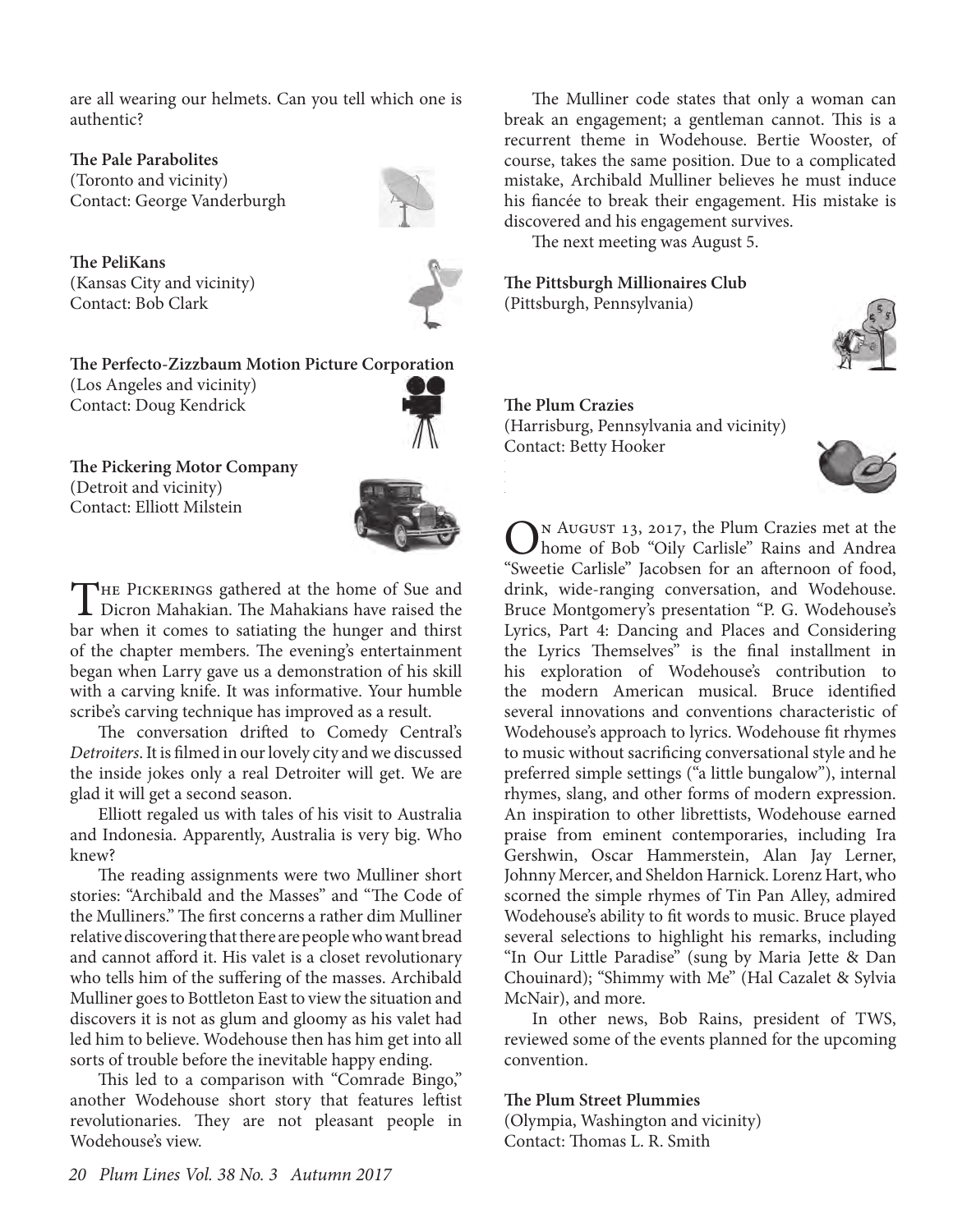Contact: Jelle Otten



#### PLUM ST

On July 15, 2017, the Plum Street Plummies held their Second Annual P. G. Wodehouse Open at Marvin Road Minigolf in Lacey, Washington. Six golfers gathered to play eighteen holes on the finest (and only) miniature golf course in Lacey.

This year's turnout doubled the attendance of last year. The six golfers were Thomas L. R. Smith, Gloria Garrett, Owen Dorsey, Susan Dorsey, Sarah Wiley, and Joseph Goodwill.



*The Plum Street Plummies putter about.*

The players divided into threesomes. Sarah, her son Joseph Goodwill, and Thomas formed the first group; the Dorseys and Gloria formed the second. For the first two or three holes, it seemed to be an equally matched group; however, Owen and Gloria quickly moved ahead of the pack. After 18, Owen improved his game sufficiently to score 30 on the back nine for a total of 64. Gloria matched her score on the front nine, giving her a total of 68. Susan had the best score for the back nine at 27. However, added to the front nine, she finished the match with 70. In the other threesome, Sarah matched her score on the front nine for a total of 80. Joseph took two strokes off his score on the front nine for a total of 84. Last year's champion, Thomas, limped home with a total of 95.

After the tournament, the players went to Red Robbin, a local tavern, for the presentation of the trophy, browsing, and sluicing. Thomas Smith, organizer of the tournament and the winner of the First Annual Open, presented the trophy to Owen Dorsey. Owen gets to keep the trophy until next year.

**The Right Honourable Knights of Sir Philip Sidney** (Amsterdam, The Netherlands)

I T WAS A sunny Saturday on June 10 when the Knights<br>and members of the Dutch Wodehouse Society came  $\mathbf{T}$  T was a sunny Saturday on June 10 when the Knights together in Restaurant Szmulewicz in Amsterdam.

Ronald Brenner reported about his adventures with members of The P. G. Wodehouse Drones Club of Belgium. Recently, the Belgian Drones organized a twoday old-timers rally through Belgium and northern France. The guest of honor was the Duke of Arenberg. The rally, called the 2nd Arenberg Trophy, featured visits to several castles in Hainaut, Belgium. These included Beloeil Castle (owned by the Prince de Ligne), Le Roelx Castle (owned by Prince de Croy), and Chateau Fortd'Ecaussinnes Lelaing. A special visit was made to the site of Wallers-Arenberg coal mines in Artois, northern France.

Ronald told us that he had a great time at the rally, and he suggested that the Knights organize a similar event sometime in The Netherlands.

Peter Nieuwenhuizen reported that as president of the Dutch Wodehouse Society, he has been invited to attend the birthday party of Her Royal Highness Camilla, Duchess of Cornwall, who is the patroness of the Dutch society. This invitation is a great honor. Peter intends to make it to Clarence House in London in order to attend the party and to present an official group photograph of our society.



Arunabha Sengupta, who is a cricket journalist, told us that he planned to visit the holy ground of Lords in London, home base of the Marylebone Cricket Club, in order to meet with Murray Hedgcock, who knows everything about Wodehouse and cricket.

Elsbeth Westerman arranged a competitive Wodehousean challenge. The scene was that Bertie Wooster comes home early in the morning after a party with heavy champagne drinking. He is smashed and he is drooping in his chair. The challenge for Jeeves is to pick Bertie up by giving the most effective pep talk.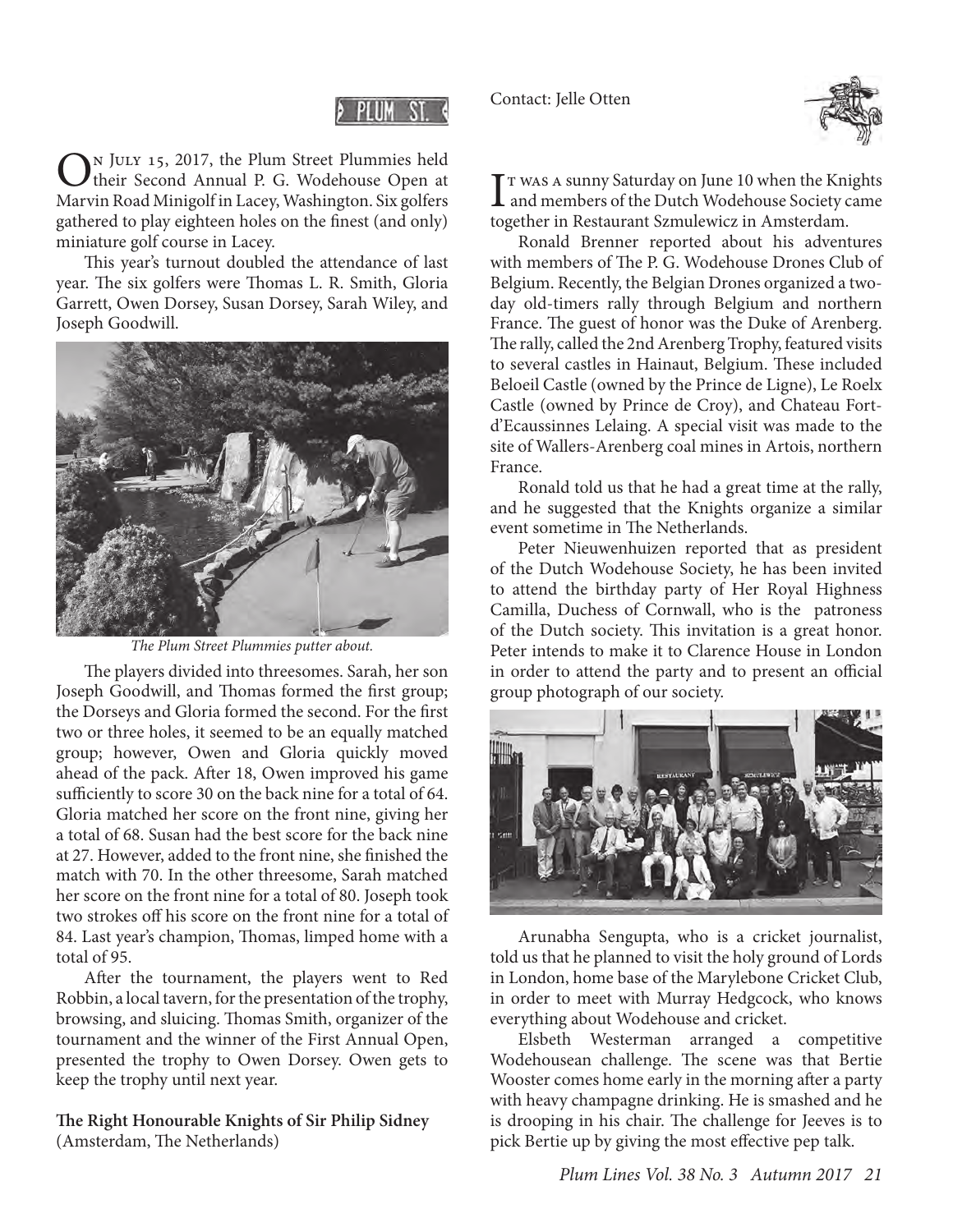Dick Vleeschkruijer played the part of Bertie Wooster. Several members took up the challenge by playing the part of Jeeves. According to our jury, it was Hans Muller who pepped up Bertie Wooster in the most effective way.

Our Wodehouse researchers Herman van Riel, Marcel Gijbels, and Peter Nieuwenhuizen discovered in the October 14–15, 1904, Dutch newspaper *Middelburgsche Courant* a translation of a Wodehouse story. The title of the story is "Een schoolavontuur," which translates to "A School Adventure." This story was published as "An Afternoon Dip" in April 1904 in the British *Pearson's Magazine*. All present members received a copy of this early Wodehouse translation.

The next regular meeting of The Knights will be on October 7, 2017, in Restaurant Szmulewicz, Bakkerstraat 12 (off Rembrandtplein) in Amsterdam.

**Rugby In All Its Niceties (Rugby, Tennessee Region)** Contact: Donna Heffner Email: redhill1@highland.net



THE RUGBY, TENNESSEE, chapter, Rugby In All Its<br>Niceties (RIAIN), met on the evening of Saturday, June 24, for a fairly raucous meeting/dinner at the Harrow Road Cafe in Rugby. The highlight of the evening was the singing of a slightly modified version of "God Save the Queen" in honor of the birthday of Historic Rugby's new board chair, Bill Branch, who received the honor with scarcely a tremor. A vote was taken and consensus reached that partaking of German chocolate birthday cake was permissible even though it is not strictly of British origin.

Discussion ensued; we agreed to present a dramatic reading of "Unpleasantness at Bludleigh Court" to an unsuspecting public in the Rugby Visitor Centre & Theatre. (See details below.) RIAIN members were pressured into accepting various character parts.

The meeting adjourned, and some stalwart members then practiced Irish road bowling, a "sport" much enjoyed by Rugby residents and guests which involves throwing cannonballs down the main highway in a manner of which we feel sure Plum would have approved.

#### \*\*\*\*\*\*\*

THE RUGBY WODEHOUSE READERS gave a spirited<br>and well-received reading of "Unpleasantness at Bludleigh Court" on the evening of August 19 on the stage of the Rebecca Johnson Theatre in Rugby. Even with a few last-minute contretemps (one member tried twice to gain permission to "rap" his part, for instance),

all went exceedingly well, and the readers gave it their all. We were heartened by the guffaws, giggles, and occasional outright laughter from the audience (who were frisked for rotten tomatoes as they entered the theater). Our first attempt at reading Plum's wonderful works went so well, in fact, that there has been several requests for a Christmas reading during the "Christmas at Rugby" festivities coming up in December, and plans are therefore being made (www.historicrugby.org).



*RIAIN members Rick Murphy as Mr. Mulliner and Stephen McClure as Aubrey Trefusis*



*RIAIN member George Zepp gave it his all as Narrator 3, and in socks that likely would not have been approved by Jeeves.*

**The Size 14 Hat Club** (Halifax, Nova Scotia) Contact: Jill Robinson

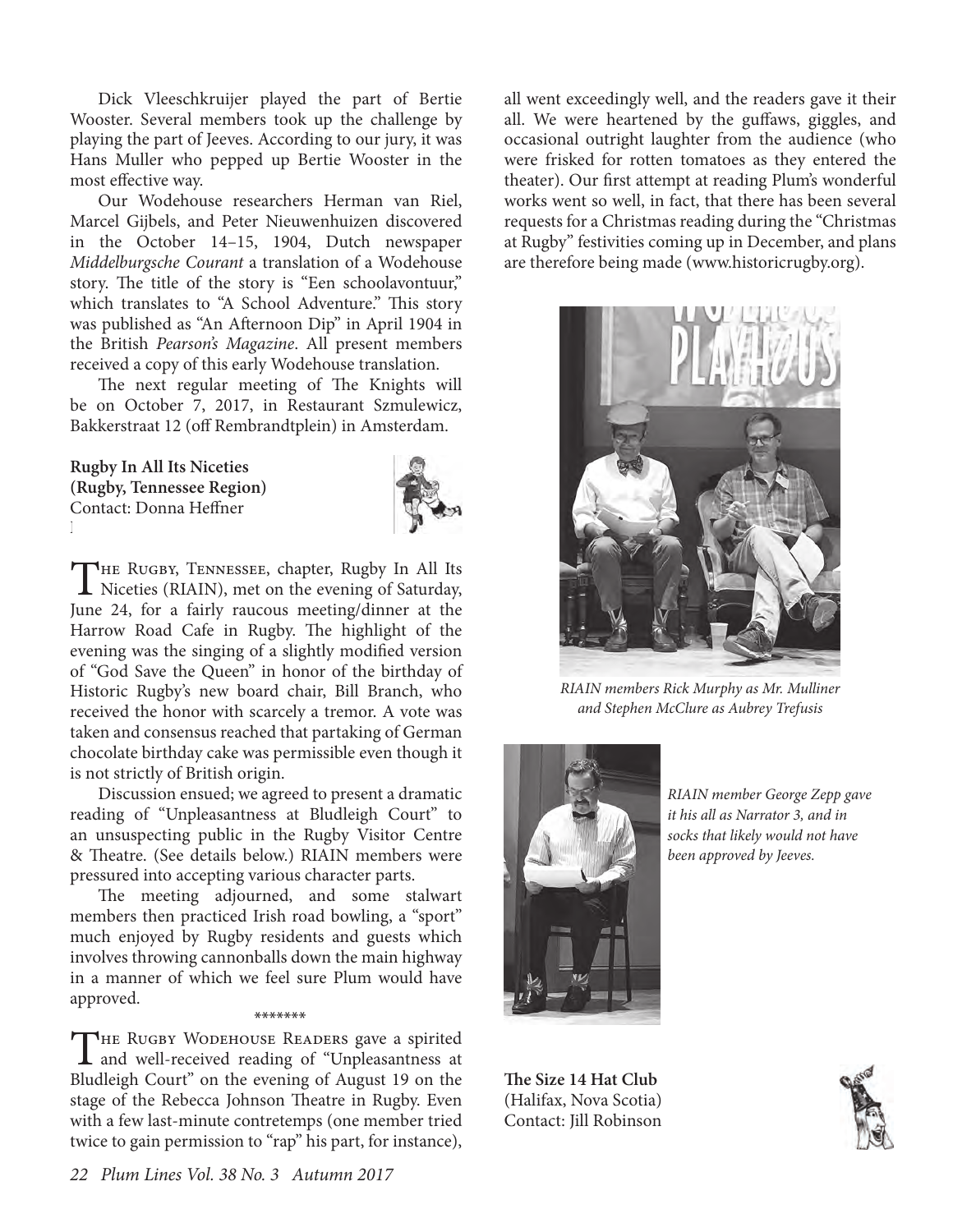**The West Texas Woosters** (West Texas) Contact: Troy Gregory



## Corrections Corner

IN THE Summer 2017 issue of *Plum Lines*, we<br>linadvertently moved the Plum Crazies (central<br>Demonstration of the central problem in this month: n the Summer 2017 issue of *Plum Lines*, we Pennsylvania) to southern California. In this month's Chapters Corner, we properly moved them back.—OM

### Guareschi and Friends by Bob Rains

ON JULY 23, first lady Andrea Jacobsen and I visited<br>the tiny Italian town of Brescello, which is famous<br>for having have the Dan Gunilla marity (have for having been where the Don Camillo movies (based on Giovannino Guareschi's stories) were filmed. There is an old piazza with the church and campanile (bell tower), the People's Palace, a museum, and statues of Don Camillo and Peppone across from each other.



*Bob Rains and Andrea Jacobsen visited statues of Guareschi's characters: Peppone (left) and Don Camillo (right). (See Bob's article on Guareschi in the Summer 2017* Plum Lines*.)*

A curious expression came into Angus McAllister's face—always excepting the occupied territories. It was the look of a man who has not forgotten Bannockburn, a man conscious of belonging to the country of William Wallace and Robert the Bruce. He made Scotch noises at the back of his throat. "Y'r lorrudsheep will accept ma notis," he said, with formal dignity.

"The Custody of the Pumpkin" (1924)



*P. G. Wodehouse at Degenershausen in 1942 (See Martin Breit's article on p. 12.)*



 $W_{\text{true}}$  is a Wodehouse convention like? There are two ways to answer. One is to list all the events you'd find there. For example, this October's convention in Washington, D.C., will begin with the wonderful music of Maria Jette and Dan Chouinard, followed, of course, by Charleston lessons. The next day will be a marathon: seven riveting talks, a costume contest, a silent auction, and a grand banquet, capped by a keynote address from Michael Dirda. The last day, we will wind down with a languorous brunch and a clever play by Ken Ludwig and the Plummy Players of Washington.

 There is a second way to answer the question. A Wodehouse convention is a bit like reading Wodehouse himself. Initially, you see the wit and you are amused, but over time your mood lightens and lightens until you are filled with good will and cheer. Does the phrase "sweetness and light" mean anything to you?

 So what should you do? There is only one correct answer to that question. Complete the registration form on our website (www.wodehouse.org), print it, and send it to Scott Daniels as fast as possible.

Just picture yourself sitting in D.C. with a herd of thirsty Wodehouseans, gently tapping your glass to get the waiter's attention. Don't miss out!